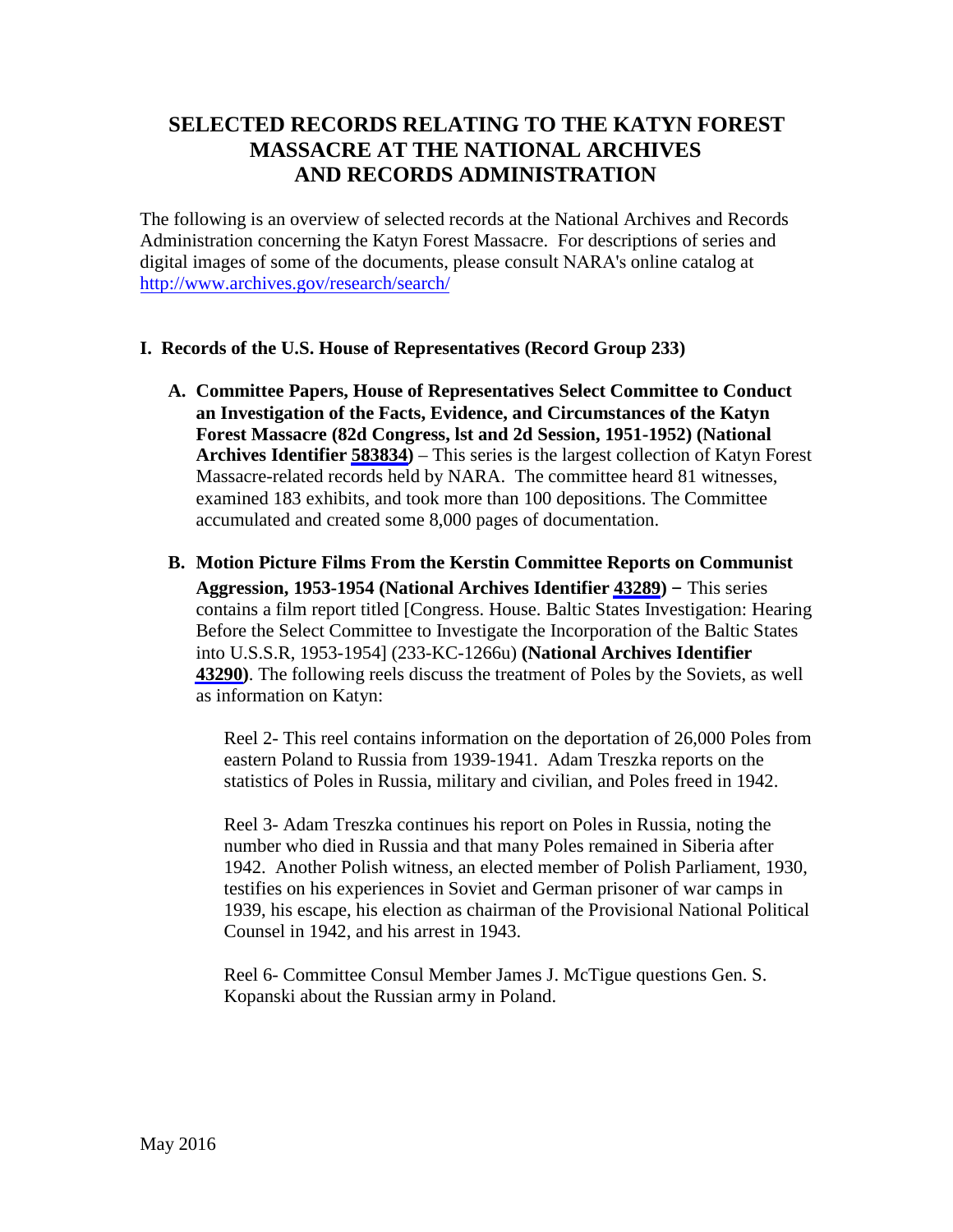Reel 7- Rep. Charles J. Kersten swears in Gen. Wladyslaw Anders, and an interpreter, and reviews Gen. Anders' testimony at the Katyn Massacre Committee and his World War II activities.

Reel 8- Committee Consul Member James J. McTigue questions Gen. Anders on his campaign against the Germans in September 1939, his talks with Lavrentiy Beria and Vsevolod Merkulow (Soviet officials in the NVKD), and Joseph Stalin in 1942. Rep. Charles J. Kersten asks Gen. Anders about the 1954 Soviet leadership. Ray J. Madden asks Gen. Anders about the clothing found on the Katyn massacre corpses.

#### **II. General Records of the Department of State (Record Group 59)**

- **A. The Central Decimal File (1940-1944, 1945-1949, 1950-1954) (National Archives Identifier [302021\)](https://catalog.archives.gov/id/302021)** – The Department of State's Central File was arranged according to two different decimal classification schemes from 1910- 1963, the first covering the period 1910-49, the second covering the period from 1950-63. The Central Decimal File contains communications between the Department of State and U.S. diplomatic and consular offices in foreign countries, internal memorandums and reports, communications with foreign diplomatic and consular offices in the United States, and U.S. citizens, businesses and other organizations. There is no single file on the Katyn Massacre. Documentation on the event is scattered among the following decimal file categories:
	- a. 1940-1944

Decimal 711.62114A: U.S. Prisoners of War in Germany (e.g. 711.62114A/563)

Decimal 740.00114 European War 1939: World War II Prisoners of War (e.g. 740.00114 European War 1939/3901)

Decimal 740.00115 European War 1939: Civil Prisoners. Enemy Noncombatants (e.g. 740.00115 European War 1939/4213)

Decimal 740.00116 European War: World War II: Illegal and Inhumane Warfare in Europe (e.g. 740.00116 European War 1939/899; 740.00116 European War 1939/874; 740.00116 European War 1939/877; 740.00116 European War 1939 /883; 740.00116 European War 1939 /884; 740.00116 European War 1939 /890; 740.00116 European War 1939/928; 740.00116 European War 1939/944; 740.00116 EW/1010; 740.00116 European War/1273; 740.00116 EW 1939/1280; 740.00116 EW 1939/1292; 740.00116 EW 1939/1301 1/2; 740.00116 European War 1939/1364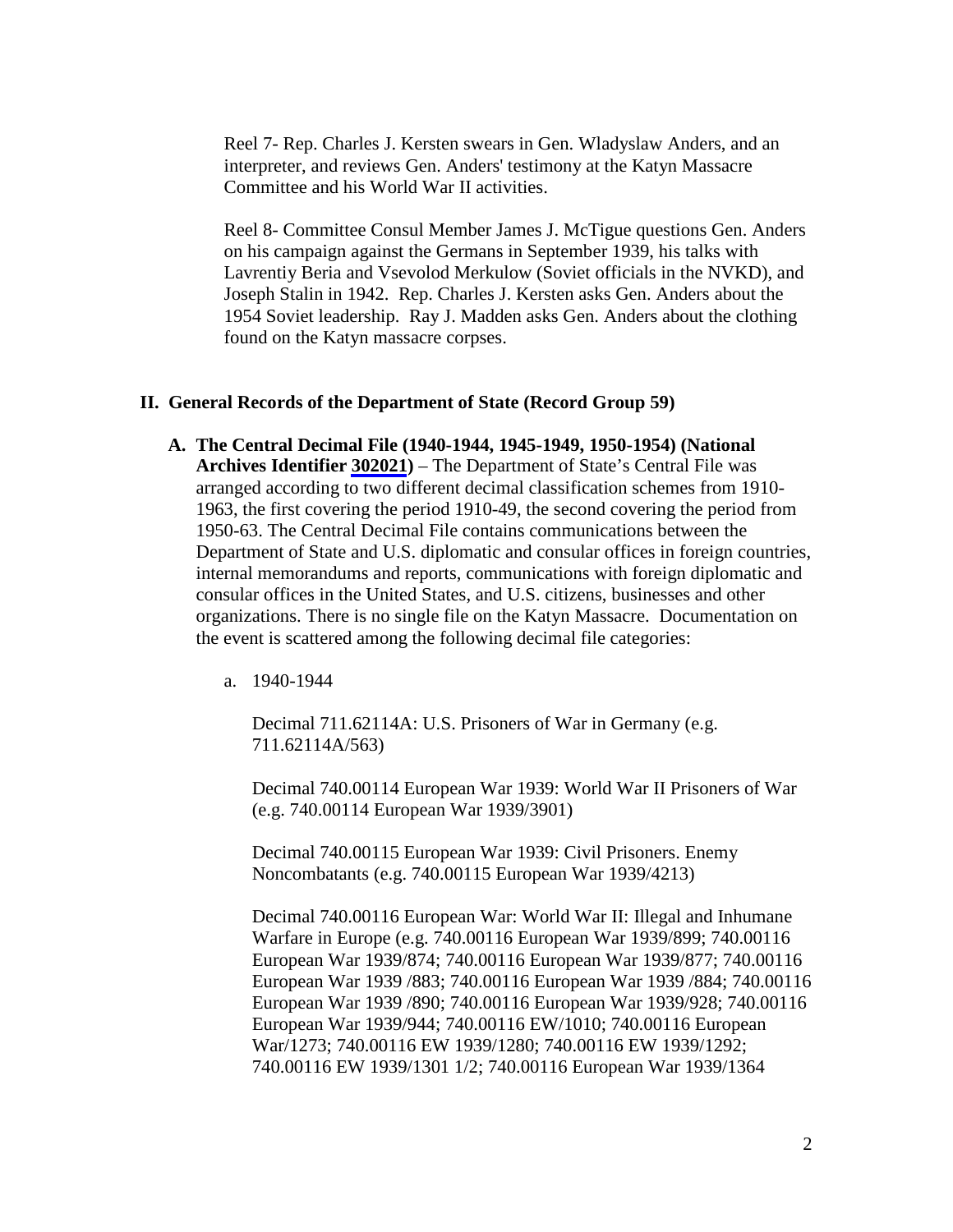Decimal 760c.61: Political Relations between Poland and the USSR (Microfilm T-1244) (e.g. 760c. 61/863; 760c. 61/864; 760c. 61/985; 760c. 61/987; 760c.61/1022; 760c.61/1030; 760c.61/1034; 760c.61/1035; 760c.61/1038; 760c.61/1039; 760c.61/1063; 760c.61/1076; 760c.61/2038; 760c.61/2040; 760c.61/2044; 760c.61/2047; 760c.61/2055; 760c.61/2056; 760c.61/2057; 760c.61/2088; 760c. 61/4-1443; 760c.61/4- 1743; 740c.61/4-1943; 760c.61/2056; 760c.61/2099; 760c.61/2116; 760c.61/2133; 760c.61/2187; 760c.61/2196; 760c.61/2211; 760c.61/2220; 760c.61/2222; 760c.61/2228; 760c.61/2229; 760c.61/2230; 740c.61/4- 2143; 760c. 61/4-2443; 760c. 61/4-2643

b. 1945-1949

Decimal 711.62114A: U.S. Prisoners of War in Germany (e. g. 711.62114A/5-2545)

Decimal 740.00116 European War: World War II Illegal and Inhumane Warfare in Europe (e.g. 740.00116 EW/8-2145)

Decimal 760c.61: Political Relations between Poland and USSR (e.g. 760c.61/5-2245)

c. 1950-1954

Decimal 648.6124: Political Relations between Poland and USSR (Prisoners of War) (e.g. 648.6124/1-2650; 648.6124/11-1750)

Decimal 648.6126: Political Relations between Poland and USSR (War Crimes) (e.g. 648.6126/1-550; 648.6126/2-350; 648.6126/5-350; 648.6126/5-1750; 648.6126/8-2950; 648.6126/8-3050; 648.6126/9-950; 648.6126/10-1350; 648.6126/11-750; 648.6126/11-1250; 648.6126/11- 2150; 648.6126/12-550; 648.6126/1-451; 648.6126/3-2651; 648.6126 /5- 951; 648.6126/10-2651; 648.6126/11-251; 648.6126/2-652; 648.6126/2- 852; 648.6126/2-1352; 648.6126/2-1652; 648.6126/2-2052; 648.6126 /2- 2152; 648.6126/2-2952; 648.6126/3-152; 648.6126/3-1152; 648.6126/3- 1452)

Digital images for some of the documents cited above are available in OPA.

- **B. Central Foreign Policy Files, 1973-1976** –There are several Department of State telegrams from the 1973-1976 period that mention the Katyn Forest Massacre. The electronic cables and indexes to the paper documents (P-Reels) are accessible online at [http://aad.archives.gov/aad/series-list.jsp?cat=WR43.](http://aad.archives.gov/aad/series-list.jsp?cat=WR43)
- **C. Records Relating to Poland, Officer-in-Charge Polish, Baltic, and Czechoslovak Affairs, 1949-1952 (National Archives Identifier 2528054)** –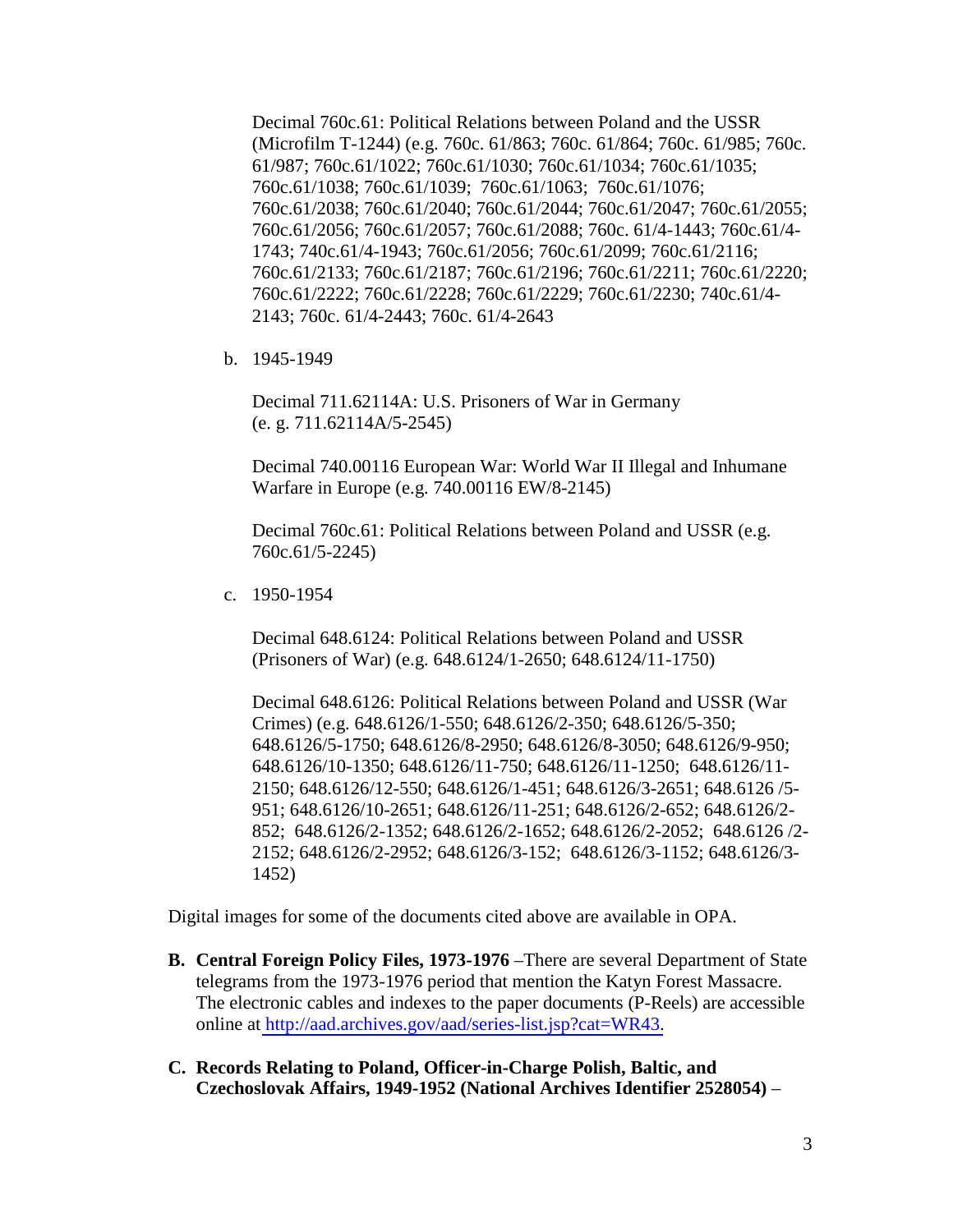This series contains several folders of materials concerning the Katyn Massacre. These are titled "Documents Given Committee on Katyn Massacre," "Katyn Forest Massacre," "Facts and Documents Concerning Polish Prisoners of War Captured by the U.S.S.R. During the 1939 Campaign," "Katyn, 1952-1953**,**" "Katyn Forest Massacre (Van Vliet Report)," "Katyn Massacre," "List of RM/R Indexed Records Removed and Returned to RM/R Central Files from the EE Office File Regarding 'Katyn'," "Soviet and Satellite Reaction to the U.S. Congressional Investigation of the Katyn Massacre," and "Katyn."

- **D. Voice of America Historical Files, 1946-1953 (National Archives Identifier [5635478](https://catalog.archives.gov/id/5635478)) –** This series contains several folders of material concerning the Katyn Massacre titled "Katyn Forest Massacres I," "Katyn Forest Massacres II," and "Katyn Forest Massacres III."
- **E. Intelligence Reports on the Union of Soviet Socialist Republics and Eastern Europe, 1942-1974 (National Archives Identifier [596532](https://catalog.archives.gov/id/596532)) –** This series includes Intelligence Report No. 5678 titled "The Katyn Mass Graves," dated October 30, 1951.
- **F. Numbered Intelligence Reports, 1941-1961 (National Archives Identifier [595029](https://catalog.archives.gov/id/595029)) –** This series contains Intelligence Report No. 5678 titled "The Katyn Mass Graves," dated October 30, 1951.
- **G. Research Memorandums, 1946-1954 (National Archives Identifier [2521367](https://catalog.archives.gov/id/2521367))**  This series contains two folders titled "RM 52/22-- Proceedings at Nuremberg on the Katyn Massacre" and "RM 51/23-- The Katyn Forest Massacre."
- **H. Records of Assistant Secretary Frederick G. Dutton, 1962-1964 (National Archives Identifier [7062706\)](https://catalog.archives.gov/id/7062706) –** This series contains several documents relating to the Katyn Forest Massacre. Included are clippings of Italian press coverage from 1952; summaries of press coverage of the prosecution of German citizens for Katyn at the Nuremberg Trials; transcripts of hearings before the Madden Committee from September 19 and 23, 1952; correspondence arranging the testimony of various witnesses before the Committee; and one document transmitting eyewitness material from eyewitness David Mazur via the FBI, including a small number of photographs taken in 1943 during the excavations of the mass graves.
- **I. Records Relating to Loyalty and Security, 1943-1954 (National Archives Identifier [26309160](https://catalog.archives.gov/id/26309160); Entry UD-UP 255) –** This series includes an unnamed folder containing two documents related to the Katyn Forest Massacre. The first is an 11 July 1952 request (with transmittal slip) to the Department of State Legal Adviser for any information on efforts to locate the Van Vliet report. The second is a 14 July 1952 memo (with transmittal slips) on whether Alger Hiss was involved in suppressing information.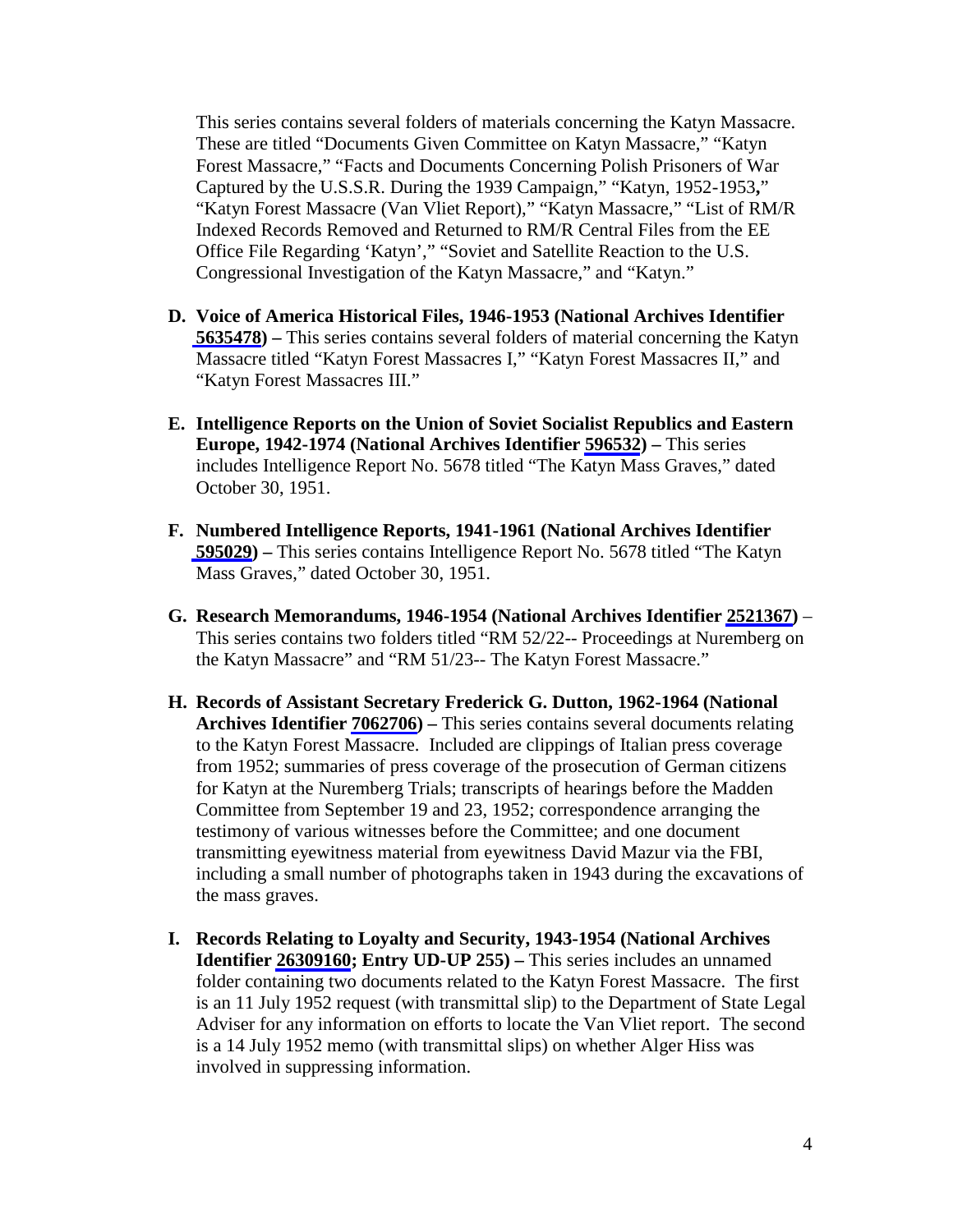**J. Records Concerning the Congressional Committee Investigation into the Katyn Forest Massacre, 1951-1957 (National Archives Identifier [18216248](https://catalog.archives.gov/id/18216248))** – This series consists of correspondence, memorandums, transcripts of hearings, despatches, telegrams, newspaper clippings, and photographs concerning the Congressional committee investigation into the Katyn Forest Massacre.

### **III. Records of the Federal Bureau of Investigation (Record Group 65)**

**A. Headquarters Files from Classification 62 (Administrative Inquiry - Miscellaneous Subversive and Nonsubversive) Released Under The Nazi War Crimes and Japanese Imperial Government Disclosure Acts, 1935-1987 (National Archives Identifier [567664\)](https://catalog.archives.gov/id/567664) –** This series contains two folders for file 62-96286 relating to Katyn Forest Massacre. Also, a folder for file 62-60950 contains two documents that mention the Katyn Forest Massacre.

### **IV. Records of Foreign Service Posts of the Department of State (Record Group 84)**

- **A. Poland; U.S. Embassy, Warsaw; General Records, 1945-1951, 1953-1964 (National Archives Identifier [1927775;](https://catalog.archives.gov/id/1927775) Microfilm M-1945)** – This series contains a folder titled "Forest Katyn 1946" (Decimal 711.6). Also included is a Photostat of USSR Exhibit 54.
- **B. General and Classified Subject Files, U.S. Information Service, Paris, France, 1946-1955 (National Archives Identifier [1664930\)](https://catalog.archives.gov/id/1664930) –** This series contains one file titled "Katyn Massacre, 1951-1953."
- **C. U.S. Embassy to the Polish Government in Exile, London; General Records, 1940-1944 (National Archives Identifier [1838062](https://catalog.archives.gov/id/1838062))** – This series contains several documents relating to the Katyn Forest Massacre located in the decimal file Pol. 711- Polish-Russian Relations. Included are outgoing telegrams, despatches, and reports.
- **D. Union of Soviet Socialist Republics; U.S. Embassy, Moscow; Classified General Records, 1941-1963 (National Archives Identifier [1756090](https://catalog.archives.gov/id/1756090))** – This series contains several documents relating to the Katyn Forest Massacre located in the folders titled "710-Poland, 1943;" "710-Soviet Union, 1943;" "711-Poland-Soviet-Polish Break, 1943;" "711-Poland (Miscellaneous);" "711-Poland-Press on Poland, 1943;" and "711.6 Katyn Forest Affair."
- **E. Netherlands; U.S. Embassy, The Hague; Classified General Records (Confidential File), 1945-1963 (National Archives Identifier [1691335\)](https://catalog.archives.gov/id/1691335)** – This series includes a folder titled "570.1 Katyn Massacre 1952" that contains telegrams and despatches pertaining to the Katyn Forest Massacre including a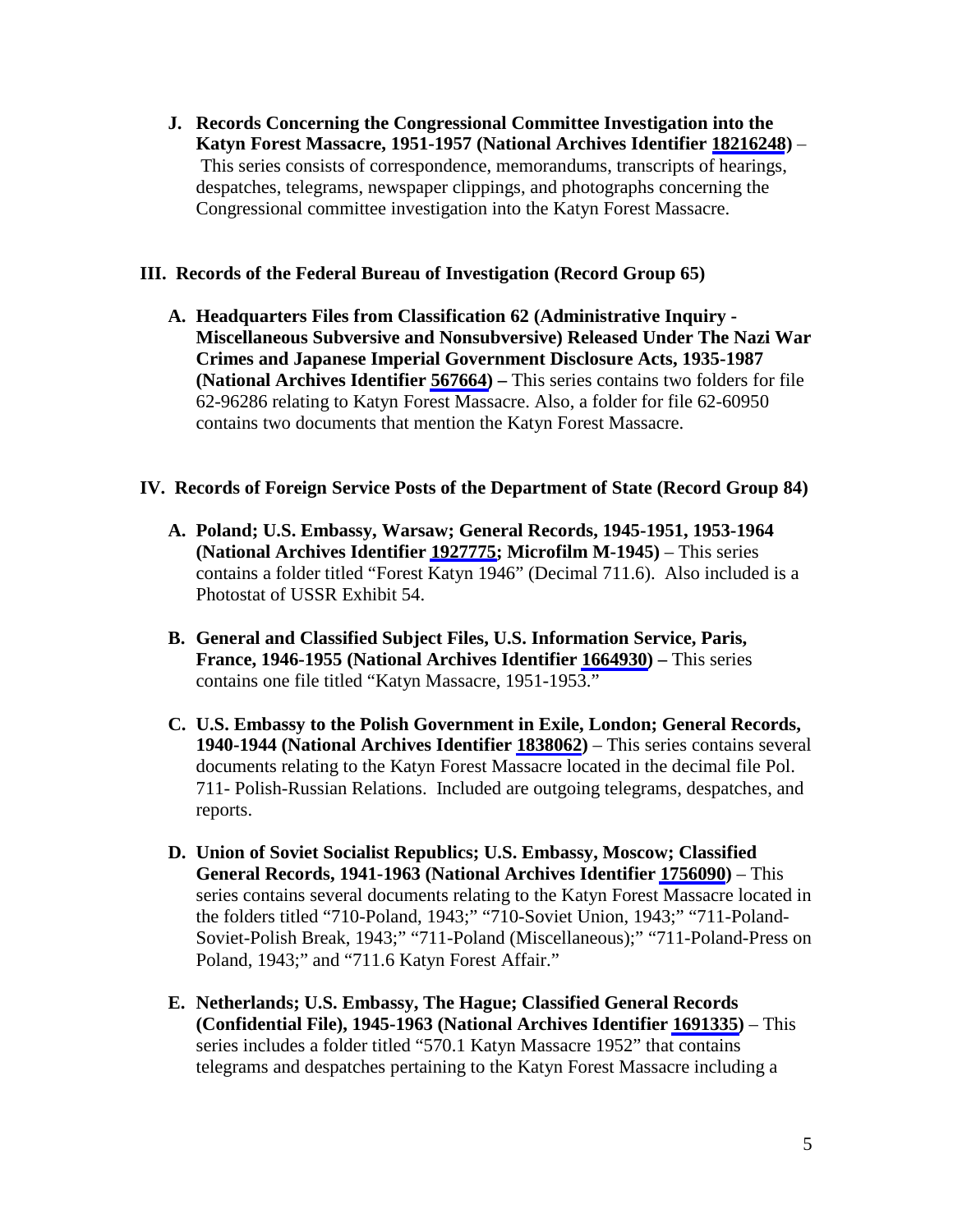despatch about Dr. Hermann de Burlet as well as a telegram relating to the hearings of the House Committee.

## **V. Records of the Office of the Judge Advocate General (Record Group 153)**

**A. War Crimes Branch; Jag Law Library, 1944-49 (A1 Entry 135)** – This series contains printed House Committee hearings titled "The Katyn Forest Massacre: Hearings before the Select Committee on Conduct an Investigation of the Facts, Evidence and Circumstances of the Katyn Forest Massacre", 82d Congress, lst and 2d Session, 1952, part 1-3. (Washington, DC: United States Government Printing Office, 1952).

## **VI. Records of the Office of the Inspector General (Army) (Record Group 159)**

**A. Decimal File, 1947-1962 (National Archives Identifier [6728697](https://catalog.archives.gov/id/6728697))** – This series includes a folder titled "Assistant Chief of Staff G2 333.9" containing printed House Committee hearings titled "The Katyn Forest Massacre: Hearings Before the Select Committee to Conduct an Investigation of the Facts, Evidence and Circumstances of the Katyn Forest Massacre," 82d Congress, 2d Session, 1952, part 2 & 7 (Washington, DC: United States Government Printing Office, 1952); printed final report titled "The Katyn Forest Massacre: Final Report of the Select Committee to Conduct an Investigation of the Facts, Evidence and Circumstances of the Katyn Forest Massacre Pursuant to H. Res. 390 and H. Res. 539 (82d Congress). A Resolution to Authorize the Investigation of the Mass Murder of Polish Officers in the Katyn Forest Near Smolensk, Russia; as well as the "Official File Regarding Alleged Loss of Top Secret Document Concerning the Katyn Massacre."

## **VII. Records of the War Department General and Special Staffs (Record Group 165)**

- **A. Interrogation Reports and Correspondence, 1942-1946 (National Archives Identifier [2678715](https://catalog.archives.gov/id/2678715))** – This series contains a translation of a Polish report (captured in German material) made by Lt. Col. Stefan Mossor on the Katyn Woods atrocities.
- **B. Regional Files, 1922-1944 (National Archives Identifier [1560885](https://catalog.archives.gov/id/1560885))** The decimals "6900 Poland," "6900 USSR," "3850 Poland," and "6940 Poland" contain a few documents that mention the Katyn Massacre. For example, decimal "3850 Poland" contains Report No. 14 dated August 27, 1943 concerning the situation in Poland and decimal "6940 Poland" contains the Aide-Memoire of Polish Commander-in-Chief and Minister for War, Wladyslaw Sikorski, regarding Polish prisoners of war in Soviet Union, dated June 24, 1942. Decimal "6900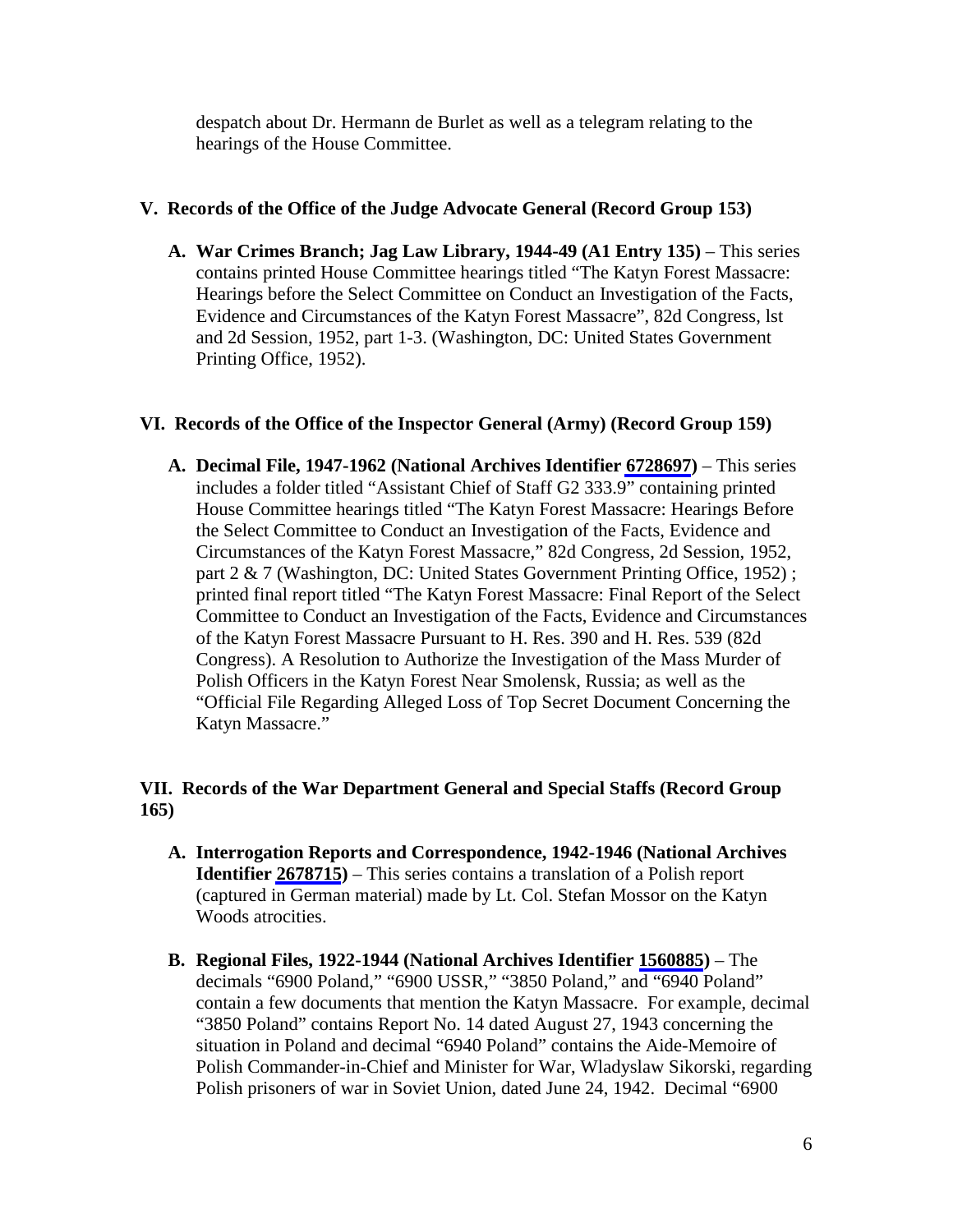Poland" contains a draft of conversation with Colonel Onaciewicz, Polish Military Attaché-at luncheon on April 14, 1943, dated April 15, 1943.

## **VIII. Records of the Office of War Information (Record Group 208)**

- **A. Informational Files on Europe, 1943-ca. 1945 (National Archives Identifier [654496](https://catalog.archives.gov/id/654496))** – This series contains the following two file numbers relating to the Katyn Forest Massacre:
	- File E: Poland 1.19- This folder contains a listing of "Personalities of the Union of Polish Patriots in the USSR, 1943-1945."
	- File E: Poland 6.10- This document contains statistics regarding the deportation of Poles by the Soviets.
- **B. Area Policy Files, ca. 1944-ca. 1945 (National Archives Identifier [646901](https://catalog.archives.gov/id/646901))** This series includes a folder titled "Poland - Cables" that contains a cable from London dated April 16, 1943 regarding the missing Polish officers.
- **C. Record Set of Policy Directives, 1942-1945 (National Archives Identifier [648565](https://catalog.archives.gov/id/648565))** – This series includes a folder titled "Record Regional Directives - May 1943" that contains a copy of "Weekly Propaganda Directive: Poland" dated May 1, 1943 regarding the Katyn Forest Massacre.

## **IX. Records of the Office of Strategic Services (Record Group 226)**

- **A. Regular Intelligence Reports, 1941-1945 (National Archives Identifier [6050264\)](https://catalog.archives.gov/id/6050264)** – This series contains several documents relating to the Katyn Forest Massacre including reports numbered:
	- 34905 This is a copy of Special Report No. 252 dated May 13, 1943 related to the discovery of bodies of Polish officers at Smolensk and to Nazi propaganda in conjunction with this discovery.
	- 35308 This is a report from American Consulate General, Istanbul, Turkey to the Secretary of State dated May 4, 1943 regarding the Romanian press comment upon Polish-Soviet relations as a result of the Katyn incident.
	- 35332 This is a copy of Special Report No. 254 dated May 15, 1943 regarding the Katyn Forest affair and the break of diplomatic relations between the USSR and Poland.
	- 35334 This is a copy of Special Report No. 257 dated May 17, 1943 regarding the rupture of Polish-Soviet diplomatic relations and the Katyn Forest affair.
	- 35336 This is a copy of Special Report No. 260 dated May 17, 1943 regarding the mass graves of Smolensk.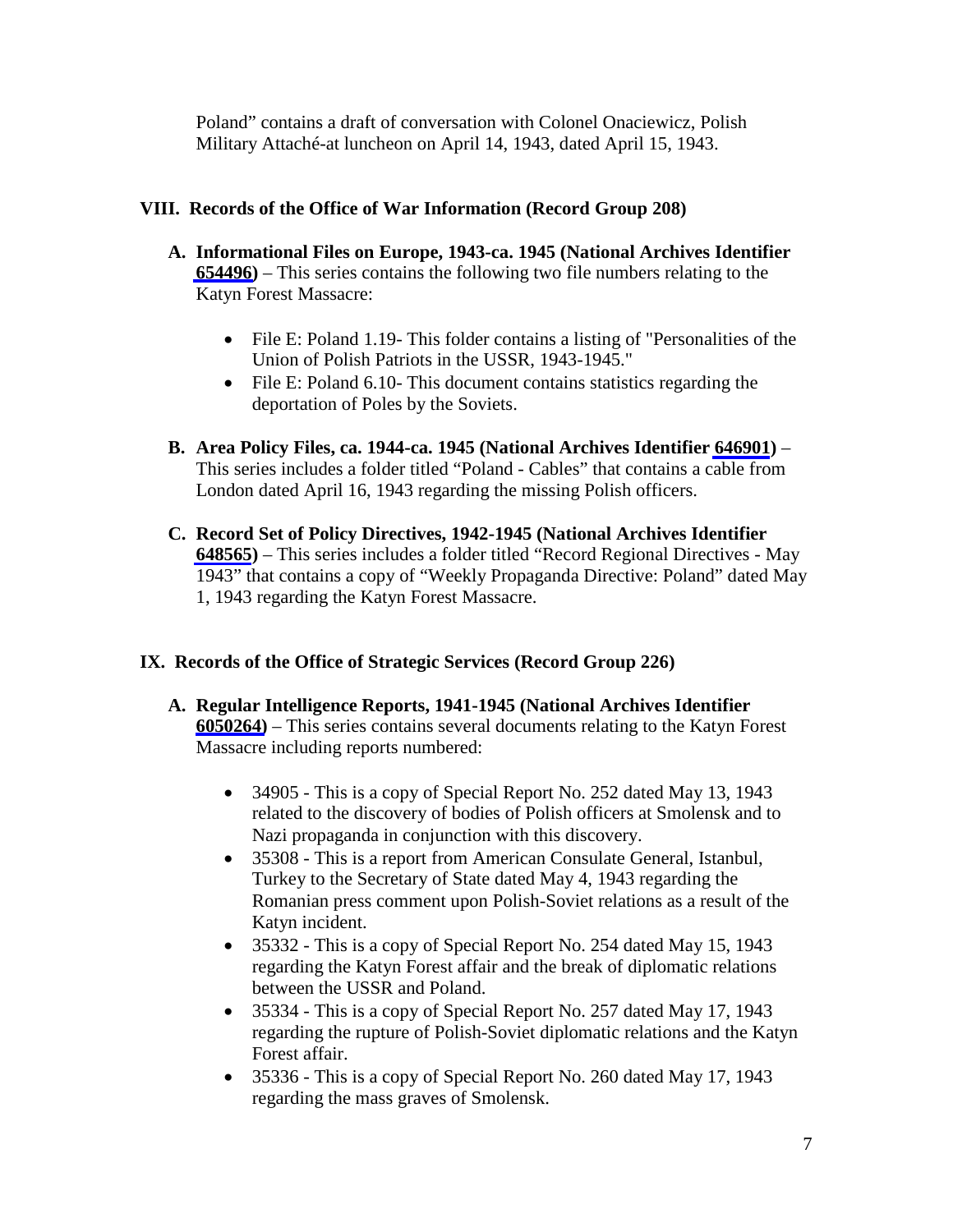- 35767 This is a memorandum dated June 11, 1943 enclosing a copy of Special Report No. 275 from May 28, 1943 mentioning the Katyn Forest Massacre while discussing the Polish-Russian conflict.
- 36530 This is a copy of a Special Report No. 283 dated June 4, 1943 regarding German press propaganda on the discoveries at the Katyn Forest.
- 37004 This is a text of the "Off the Record Address of Jan Ciechanowski, Polish Ambassador to the United States, at the Meeting of the Cooperative Forum in Washington, D.C, Wednesday, June 2<sup>nd</sup>, 1943" reviewing the Polish-Russian crisis.
- 39835 This is a copy of despatch No. 1873 from Herschel V. Johnson at the U.S. Legation at Stockholm, Sweden to the Secretary of State dated June 21, 1943 transmitting a German propaganda leaflet regarding the Katyn Affair. Also included are a translation of the Swedish portion of the German propaganda leaflet, and a copy of the U.S. Legation's bulletin of May, 1943.
- 64694 This is a copy of the Military Intelligence Division, Military Attaché Report No. 362, Beirut, Lebanon titled "Short Survey on the Polish-Russian Dispute" dated March 9, 1944.
- 89609 This is a copy of a report from Stockholm, Sweden dated June 1, 1944 presenting a few views on the Katyn Forest Massacre.
- **B. Director's Office Files, 1941-2002 (National Archives Identifier [2579649](https://catalog.archives.gov/id/2579649); A1 Entry 180G)** – This series contains folders titled "Dissolution of the Third International Katyn Affair-Japan-Germany" and "Observations on the 'Carnage of Katyn'." These records are microfilmed (Roll 92).
- **C. Records Relating to Personalities, 1942-1945 (National Archives Identifier [6281211](https://catalog.archives.gov/id/6281211)) –** This series contains three documents relating to the Katyn Forest Massacre located in the folders titled "N. Y.-SI-PTs-6 Tohathy, V. L. Von - General" and "Von Tohathy, V. L. Reports."

## **X. National Archives Collection of World War II War Crimes Records (Record Group 238)**

- **A. Soviet Exhibits, 1945-46 (National Archives Identifier [6095193](https://catalog.archives.gov/id/6095193))**  This series contains Soviet Exhibits submitted at the International Military Tribunal at Nuremberg on February 14, 1946. Included are a printed 1944 Russian-language report (USSR Exhibit 54) and four telegrams and one letter from Heinrich, Warsaw to Weirauch in Krakau, dated April-May 1943, relating to German reports on the Polish Red Cross and the Katyn Forest Massacre (USSR Exhibit 507).
- **B. United States Evidence Files, 1945-46 (National Archives Identifier [305264\)](https://catalog.archives.gov/id/305264)**  This series contains an original copy of a German produced publication on the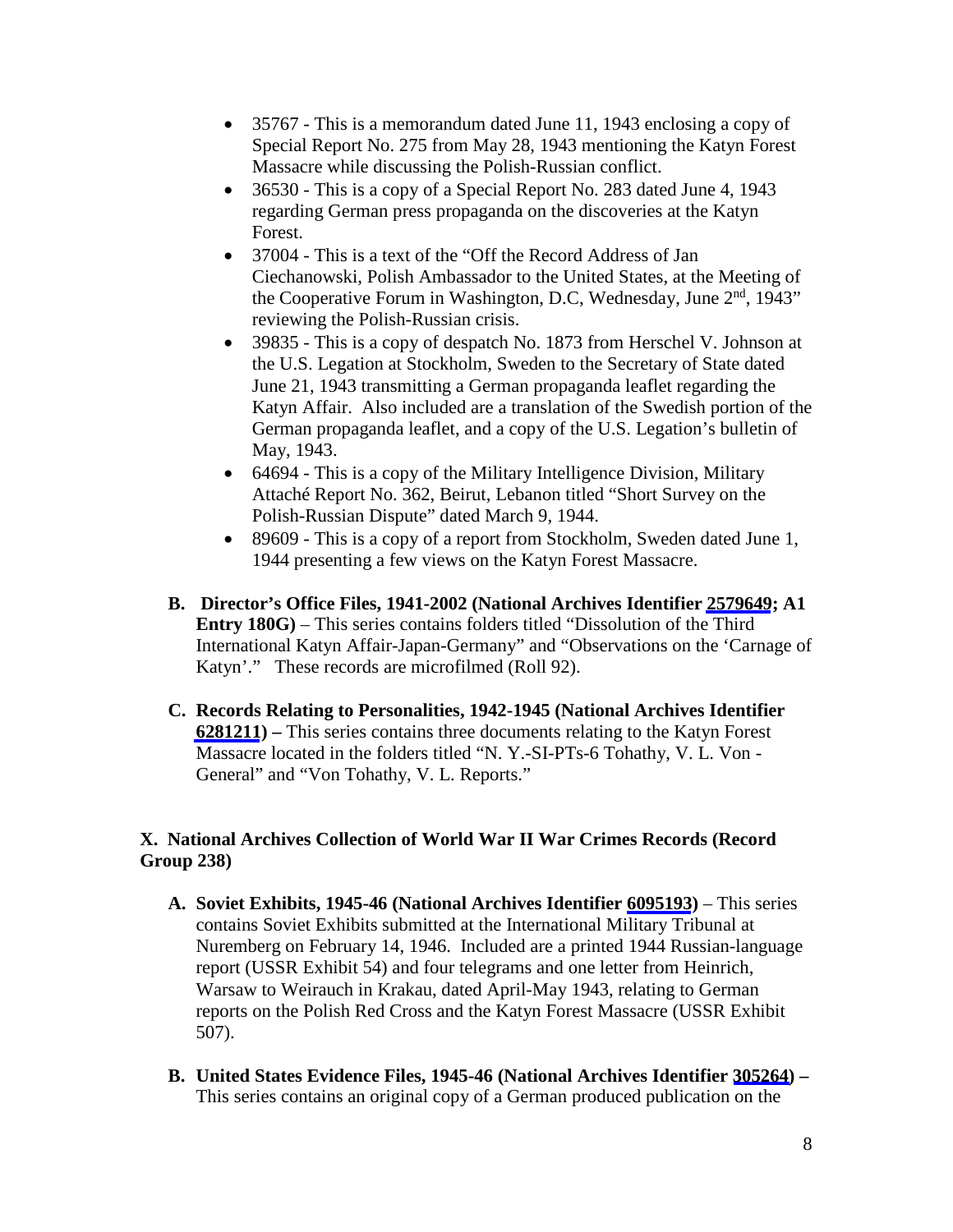Katyn Massacre in the U.S. Evidence file 763-PS. The publication is written in German and is accompanied by photographs and a one-page prosecution staff analysis of the document.

- **C. "Trial of the Major War Criminals Before the International Military Tribunal. Nuremberg 14 November 1945-1 October 1946" (National Archives Identifier [6105267\)](https://catalog.archives.gov/id/6105267)** – This publication contains some transcripts of the court proceedings that mention the Katyn Forest Massacre. The information can be found in the following volumes:
	- Vol. VII pp. 425-428 (February 14, 1946)
	- Vol. VII p. 592 (February 19, 1946)
	- Vol. XV pp. 289-290 (June 3, 1946); pp. 292-293 (June 3, 1946); and p. 414 (June 5, 1946)
	- Vol. XVII pp. 274-336 (July 1, 1946)
	- Vol. XVII pp. 337-371 (July 2, 1946)

The mimeographed transcripts of the proceedings can be found in the series titled **"Transcripts of Proceedings of the Tribunal, 1945-1946" (National Archives Identifier [6104764](https://catalog.archives.gov/id/6104764)).**

The Katyn Forest Massacre related documents can also be found in defense documents for Hermann Göring located in Vol. XL, Documents in Evidence Bormann-11 – Raeder-7. The following Göring documents relate to the Katyn Forest Massacre:

- Document Göring-50 A sketch in connection with the Katyn investigation made on the instructions of General Oberhäuser (pp. 260- 263).
- Document Göring-58 A drawing by Colonel Ahrens in connection with the Katyn investigation (pp. 264-265).
- Document Göring-60 An extract from "Official Material Concerning the Mass Murder at Katyn," published 1943 by the German Foreign Office: Autopsy report by Italian Professor Palmieri on the body of a major killed by shooting: Autopsy report by Bulgarian Professor Markov on the body of a Polish lieutenant killed by shooting (pp. 267-272).
- Document Göring-61 An extract from "Official Material Concerning the Mass Murder at Katyn," published 1943 by the German Foreign Office: Minutes of the International Medical Commission, 30 April 1943, containing the forensic results of the inspections and investigations. The 932 corpses of Polish officers so far discovered in the mass graves of Katyn had died from shots in the nape of the neck. Testimony of witnesses and documents found on the corpses showed that the shootings occurred in the months March and April 1940 (pp. 272-277).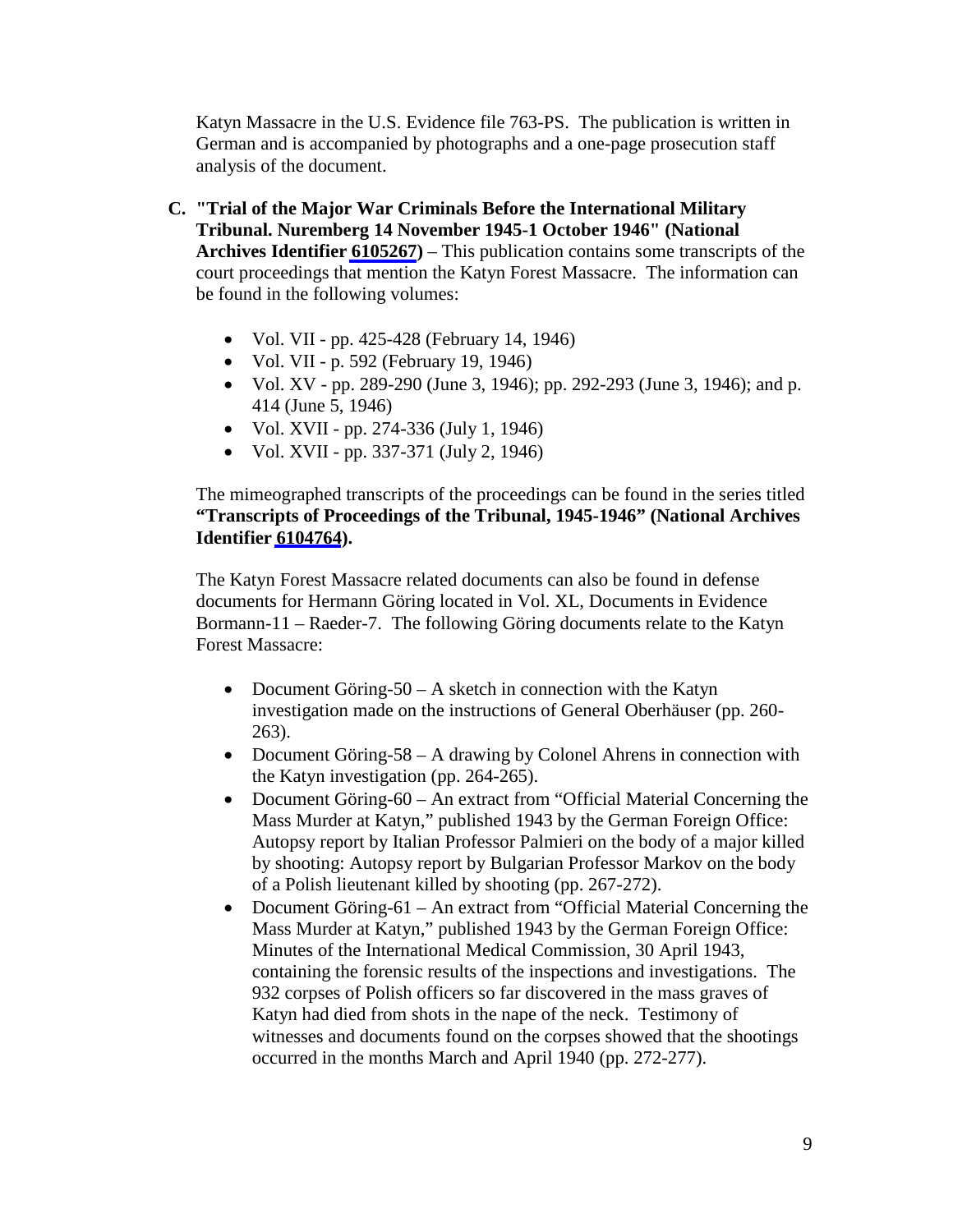This publication is available online on the Library of Congress website at the following address: [http://www.loc.gov/rr/frd/Military\\_Law/NT\\_major-war](http://www.loc.gov/rr/frd/Military_Law/NT_major-war-criminals.html)[criminals.html](http://www.loc.gov/rr/frd/Military_Law/NT_major-war-criminals.html)

- **D. Main Office Files, 1945-1946 (National Archives Identifier [6120323\)](https://catalog.archives.gov/id/6120323)** This series contains one folder that relates to the Katyn Massacre titled "Folder on Katyn Documents." The folder consists of a list and a brief description of documents pertaining to the Katyn Massacre created and received during the trial of major war criminals before the International Military Tribunal (IMT) in Nuremberg, Germany.
- **E. Defense Exhibits in Case No. 11, U.S. v. Ernst von Weizsaecker, et al., 1947- 1949 (National Archives Identifer [6220231](https://catalog.archives.gov/id/6220231); Microfilm M-897 "Records of the United States Nuernberg War Crimes Trials: 'United States of America v. Ernst von Weizsaecker et al.' (Case XI), Dec. 20, 1947-Apr. 14, 1949)** – There is a folder among exhibits for Otto Dietrich titled "Dietrich Exh. 126" that contains excerpts from "Oberheitman Material" and "Voelkischer Beobachter" dated 1943 showing directives for anti-Semitic propaganda and propaganda on the Katyn affair emphasizing the Jewish connection to the Katyn Massacre.

#### **XI. National Archives Collection of Foreign Records Seized (Record Group 242)**

- **A. Archive of Dr. Joseph Goebbels (Microfilm T-84 "Miscellaneous German Records Collection," Roll 272)** – There are references to the Katyn Forest Massacre in Joseph Goebbels' diary entries for 18 different days in April 1943 (between April 9 and April 30).
- **B. Archive of Dr. Josef Goebbels (Microfilm T-84 "Miscellaneous German Records Collection," Roll 272)** – These are records relating to Goebbels' press conferences and records of his Propaganda Ministry, including directives and minutes of conferences, between April 8 and April 30, 1943, concerning the Katyn Massacre.
- **C. Records Relating to Diplomatic, Political, Military, and Economic Developments during World War II, ca. 1957-1958 (National Archives Identifier 6948645**) – This series includes a folder titled "46 Katyn" containing German-language reports, memoranda, and telegrams dated 1943 discussing various aspects of the Katyn Forest Massacre including the organizing of the internationally-staffed medical commission by the Germans to excavate the mass graves of Katyn.
- **D. English Translations of Selected Records, ca. 1947-ca. 1948 (National Archives Identifier [6989717\)](https://catalog.archives.gov/id/6989717)** – There is a folder titled "Partial Translation of EAP 116/59" containing English translations of German produced documents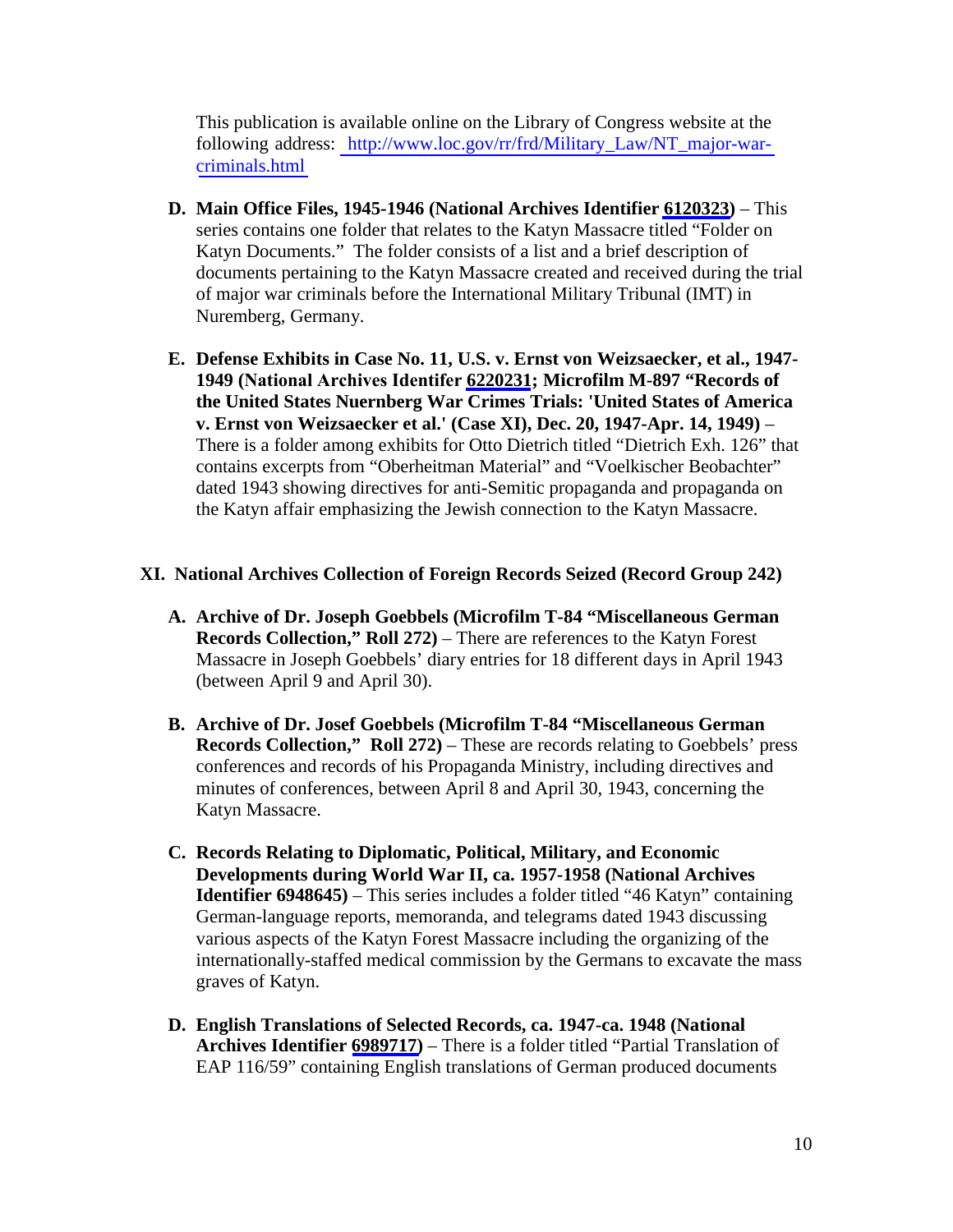relating to the Katyn Forest Massacre including a document titled "Subcommittee on Katyn Massacre" dated May 26, 1944.

**E. Motion Picture Films From G-2 Army Military Intelligence Division, 1918 ca. 1947 (National Archives Identifier [43649](https://catalog.archives.gov/id/43649))** – This series includes a documentary titled "Im Wald von Katyn*,* 1943?"

#### **XII. Record of the Central Intelligence Agency (Record Group 263)**

- **A. Moving Images Relating to Intelligence and International Relations, 1947- 1984 (National Archives Identifier [592764](https://catalog.archives.gov/id/592764))** – This series contains three films relating to the Katyn Massacre titled "Graves of Katyn, 1957," "Katyn, 1973," and "Tragedy in Katyn Forest (English Translation)*,* 1943."
- **B. Articles from "Studies in Intelligence," 1955-1992 (National Archives Identifier [6922330](https://catalog.archives.gov/id/6922330))** – This series contains a document "7-89-6" which is an article by Robert G. Poirier titled "The Katyn Enigma: New Evidence in a 40- Year Riddle" located in folder "7-89 Spring 1981."

#### **XIII. Records of the U.S. Information Agency (Record Group 306)**

- **A. Records Relating to Copyright Clearances for Radio Use of Material Contained in Magazine Articles, 1953-1963 (National Archives Identifier [1127183\)](https://catalog.archives.gov/id/1127183) –** This series contains folders titled "Roundtable Discussion of Katyn Massacre, 1952" and "Who is Guilty of the Katyn Massacre, 1952."
- **B. Master File Copies of Pamphlets and Leaflets***,* **1953–1984 (National Archives Identifier [1136952](https://catalog.archives.gov/id/1136952))** – This series includes folders titled "The Katyn Forest Massacre" and "The Katyn Forest Murders P&L-53-9."
- **C. Records Relating to Copyright Clearances for Articles, Radio Shows, Books, and Musical Concerts***,* **1953–1962 (National Archives Identifier [1126840](https://catalog.archives.gov/id/1126840)) –** This series contains folders titled "New Facts on Katyn, 1953" and "Katyn in the Siberian Taiga, 1952."
- **D. Books, Newsletters, and Serials, 1955–2000 (National Archives Identifier [5956162\)](https://catalog.archives.gov/id/5956162) –** This series includes an article titled "Death and Politics: The Katyn Forest Massacre and American Foreign Policy" [Crister S. and Stephen A. Garrett East European Quarterly Vol. 20 No. 4] [English**]**, 1987.
- **E. Records Relating to Information Programs, 1948-1953 (National Archives Identifier [6037062\)](https://catalog.archives.gov/id/6037062)** – This series contains two folders titled "Katyn Forest Massacre." Included are newspaper clippings, letters, and reports.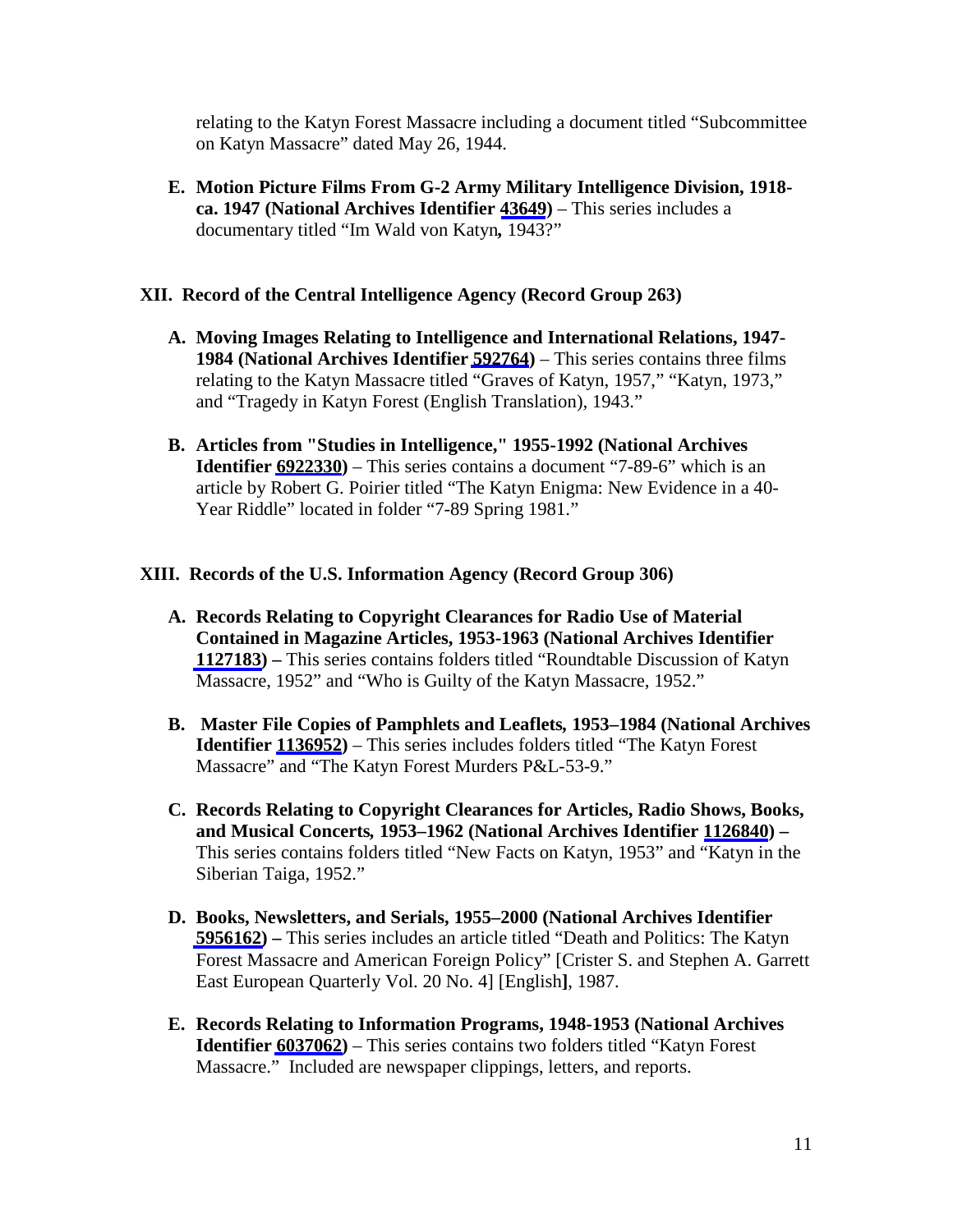### **XIV. Records of the Army Staff (Record Group 319)**

- **A. Intelligence and Investigative Dossiers Impersonal Files, 1939-1980 (National Archives Identifier [576906\)](https://catalog.archives.gov/id/576906), Records of the Investigative Records Repository (Digital IRR Files)** – This series contains several files relating to the Katyn Forest Massacre titled "Katyn [Katin] Investigation XA001109" [82 pp]; "Katyn Forest Murder XE229548" [2 pp]; "Katyn Forest Murders D229548 vol. 1" [189 pp]; "Katyn Forest Murders D229548 vol. 2" [40 pp]; and "Katyn Investigation – Veltze, Janusa XA012493" [4 pp].
- **B. Selected Printouts of Digital Intelligence and Investigative Dossiers from Impersonal Files, 1933-1958 (National Archives Identifier [6705484\)](https://catalog.archives.gov/id/6705484)** – This series contains five folders relating to the Katyn Forest Massacre titled "Katyn Forest Murder XE 229548," "Katyn Forest Murders, vol. 1 D229548," "Katyn Forest Murders, vol. 2 D229548," "Katyn Investigation XA001109," and "Katyn Investigation XA012493."
- **C. Army Intelligence Document ("ID") Files, 1950-1955 (National Archives Identifier [305269](https://catalog.archives.gov/id/305269))** – This series contains several documents relating to the Katyn Massacre such as:
	- **ID 87376** A press item dated 5 December 1944 about the publication of a booklet entitled "Death at Katyn" by the National Committee of Americans of Polish Descent.
	- **ID 90833** A piece of 1944 correspondence and attachment sent from Lieutenant Colonel Stanislaw Kara to the American Embassy in Rio de Janeiro. It consists of extracts from reports of the Polish Home Army Officers in London about events in the occupied territories.
	- **ID 161516 –** An undated pamphlet entitled "The Crimean Diktat Must be Annulled" and accompanying correspondence dated 1945. The pamphlet, published by the Committee of Polish Citizens' Organizations in Palestine, aims to convince the Allies of Russian ruthlessness in Poland.
	- **ID 442292** A copy of "Newsletter from Behind the Iron Curtain."
	- **ID 482815 –** A 1948 report transmitting testimony provided before the Special Criminal Court in Krakow relating to the circumstances of the 1940 massacre.
- **D. Project Decimal Files, 1941-1945 (National Archives Identifier [1685733](https://catalog.archives.gov/id/1685733))** There are a few folders containing documents relating to the Katyn Massacre, including:
	- Folder titled "519 G-2 000.5 Germany 3 Feb 1944 (9 Apr 42): German Atrocities" states that two American officers had been taken by force to the site of mass graves at Katyn, but their names were not known. The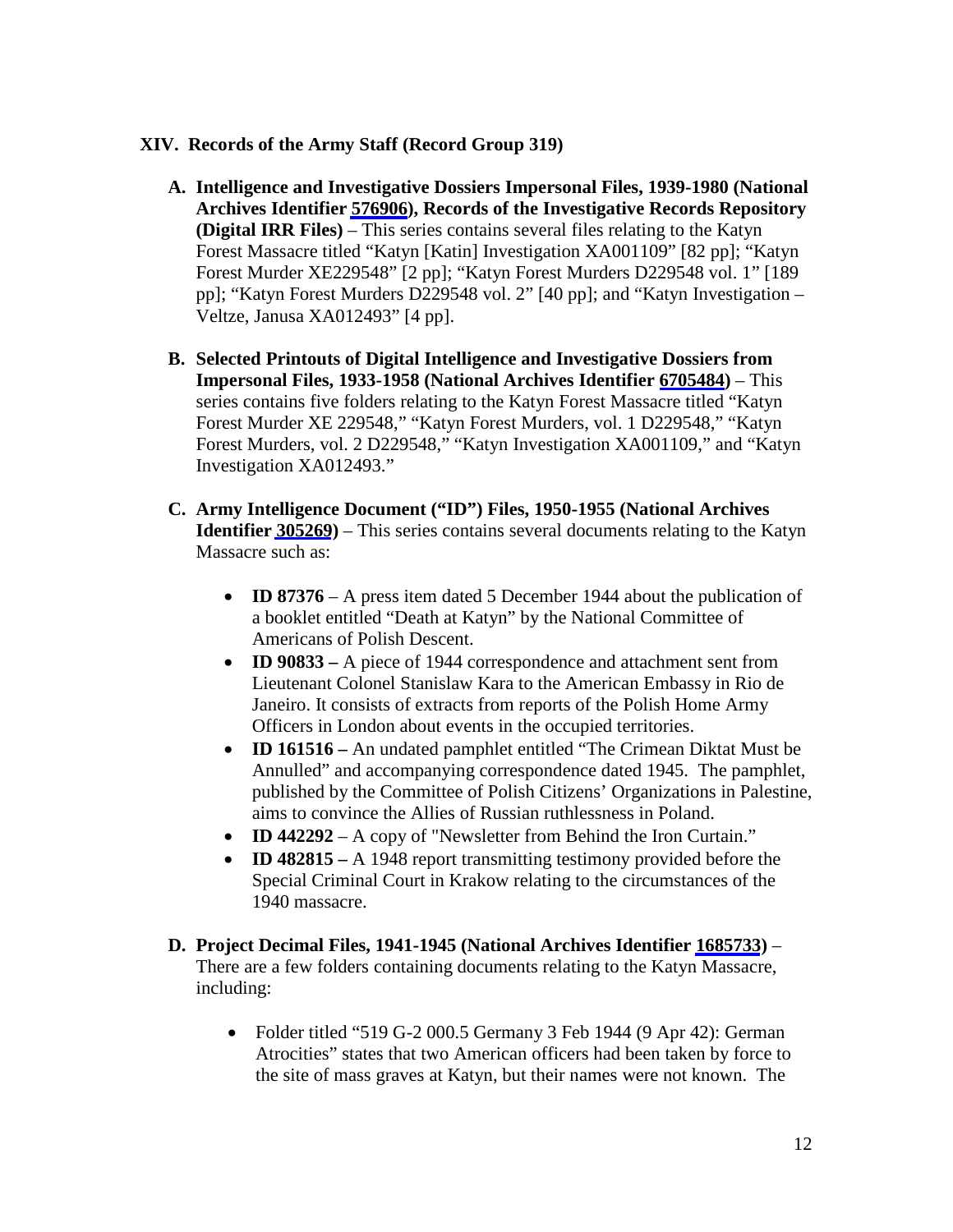document cited as a source is a document from Secretary Hull to the American Legation, Number A339, 10 September 1943.

- Folder titled "383.6 U.S.S.R. 6-1-43 thru" includes Military Intelligence Division, Military Attaché Reference Report No. 11551 titled "Polish Officers in U.S.S.R." dated November 9, 1943 and memoranda relating to the Katyn Massacre such as "Memorandum from Polish Legation, Teheran, Iran, reference Polish prisoners in U.S.S.R" written on March 8, 1942.
- Folder titled "092. U.S.S.R. 4 April 42 thru 31 Dec 43 (4 April 42)" includes a Military Attaché report from Cairo, Egypt on U.S.S.R Relations with Poland dated May 20, 1943 and a report on Brazilian Reaction to Russian-Polish Severance of Relations from May 7, 1943.
- Folder titled "[383.6 U.S.S.R 3-17-42]" includes the "Report on Polish-Russian Relations" by Lt. Col. H. I. Szymanski with enclosures dated November 22, 1942.
- Folder titled "092. U.S.S.R. 1 Jan 44 thru (4 Apr. 42)" includes Military Intelligence Division, Military Attaché Report No. 13196, New York Office on the Katyn Massacre dated March 6, 1944 and the Military Intelligence Division, Military Attaché Report No. 362, Beirut, Lebanon titled "Short Survey on the Polish-Russian Dispute" dated March 9, 1944.
- **E. Incoming and Outgoing Messages, 1942-45 (National Archives Identifier [6626919](https://catalog.archives.gov/id/6626919))** – There are several folders that contain incoming and outgoing messages referencing the Katyn Massacre, for example:
	- Folder titled "#1 From Egypt Cairo Military Attaché Incoming (3-5-43) thru (6-17-43) 2 of 2" contains Incoming Message 46 from Cairo to War & MILID dated April 19, 1943 concerning the announcement in the German radio about Polish officers found in mass graves near Smolensk.
	- Folder titled "#17 To: Egypt Cairo M.A. Outgoing (4-9-43) thru (6-30-43) 2 of 2" contains Outgoing Classified Message No. 1056 dated April 26, 1943 that mentions the Katyn affair as a subject to follow as well as Outgoing Message No. 1095 from Military Intelligence Service to Military Attaché Cairo dated May 28, 1943 indicating Gen. Strong's interest in a report about the Katyn affair only if German complicity is shown.
	- Folder titled "#1 From: Egypt Cairo Military Attaché Incoming (3-5-43) thru (6-17-43) 1 of 2" contains Message American Military Mission, Middle East (AMSME) No. 127 from Cairo to Military Intelligence Division (MILID) - Adjutant General, War Department (AGWAR) dated May 30, 1943 indicating that the Katyn affair report is completed and shows no German complicity.
	- Folder titled "#6 From: Turkey Incoming (2-4-43) thru (5-19-43)" contains Incoming Message No. 469 from Ankara to the Military Intelligence Division (MILID) dated May 6, 1943 on reaction to the Smolensk massacre in Turkey.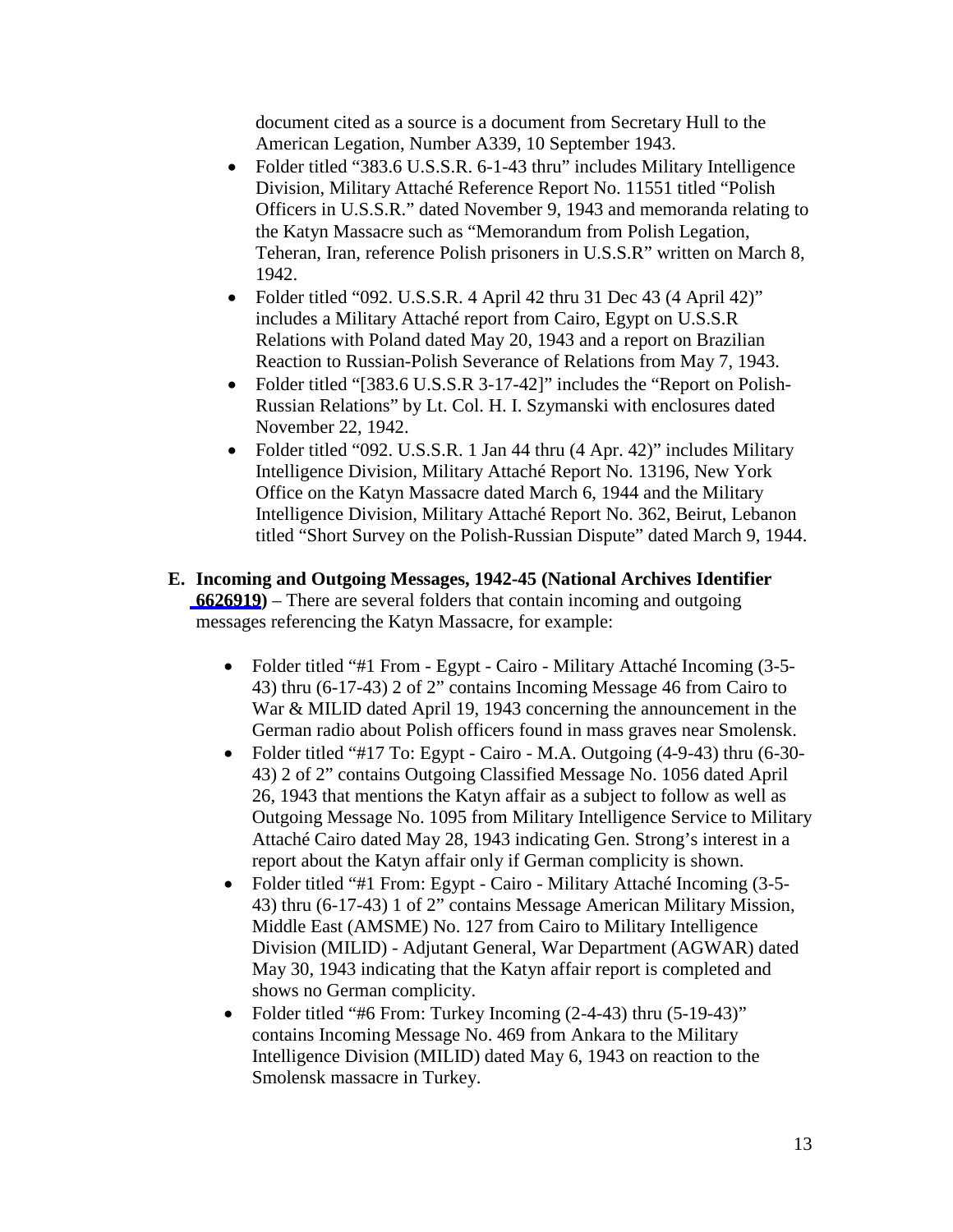- Folder titled "#1 From: Egypt Cairo Military Attaché Incoming (3-5-43) thru (6-17-43)" contains Incoming Message No. 65 from Cairo to Adjutant General, War Department (AGWAR) - Military Intelligence Division (MILID) dated May 4, 1943 containing an intelligence report on Polish reaction to the diplomatic break with Russia.
- Folder titled "33 From: Great Britain Military Attaché Incoming (4-15-43) thru (5-26-43)" contains a few incoming messages relating to the Katyn Forest Massacre. These include Incoming Message No. 4670 from London to the Military Intelligence Division (MILID) dated April 27, 1943 that contains information on treatment of Polish prisoners by Russia; Incoming Message No. 4667 from London dated April 27, 1943 stating that the G-2 offices are advised to maintain neutral attitude on Russo-Polish break.
- Folder titled "#13 From: Portugal Incoming (4-13-43) thru (6-24-43)" contains Incoming Message No. 746 from Lisbon to Military Intelligence Division (MILID) dated April 27, 1943 showing comments and opinions from Polish and Russian legations on the alleged massacre of Polish officers.
- Folder titled "#6 From: Spain Incoming (3-29-43) thru (6-23-43)" contains Incoming Message No. 179 date April 26, 1943 from Madrid to Military Intelligence Division (MILID) containing a G-2 report on Spanish press reaction to Soviet-Polish differences.
- Folder titled "#2 From: Sweden Military Attaché Incoming (1-2-43) thru (7-17-43)" contains Incoming Message No. 47 dated April 21, 1943 from Stockholm to Military Intelligence Division (MILID) giving opinion on Polish-Soviet differences in conjunction with the Smolensk affair.
- **F. Numerical Subject File, 1951-1952 (National Archives Identifier [6705736](https://catalog.archives.gov/id/6795736))** This series contains two folders relating to Katyn titled "Katyn Forest, Massacre During World War II of 10,000 Polish Army Officers (1950)" and "Katyn Massacre: Newspaper Clippings (1951-52)." The documents include newspaper clippings, letters, reports, and other material relating to the Congressional investigation of the massacre, the disappearance of Van Vliet report, and other subjects.
- **G. Permanent Retention Files, 1918-1963 (National Archives Identifier [2805914\)](https://catalog.archives.gov/id/2805914) –** This series contains several folders of material under the decimal "000.5" relating to the Katyn Forest Massacre and the Congressional Inquiry. Included are documents that comprise or are related to reports researched and compiled by Colonel Henry I. Szymanski, describing conditions endured by Polish prisoners of war, the Polish military's search for missing Polish officers, and extracts of conversations with high-ranking Russian officials regarding the fate of prisoners interned at Starobielsk, Kozielsk and Ostashkov prison camps. Multiple memoranda record the advice offered in 1952 by Army and other government experts regarding which portions of Szymanski's documents could be declassified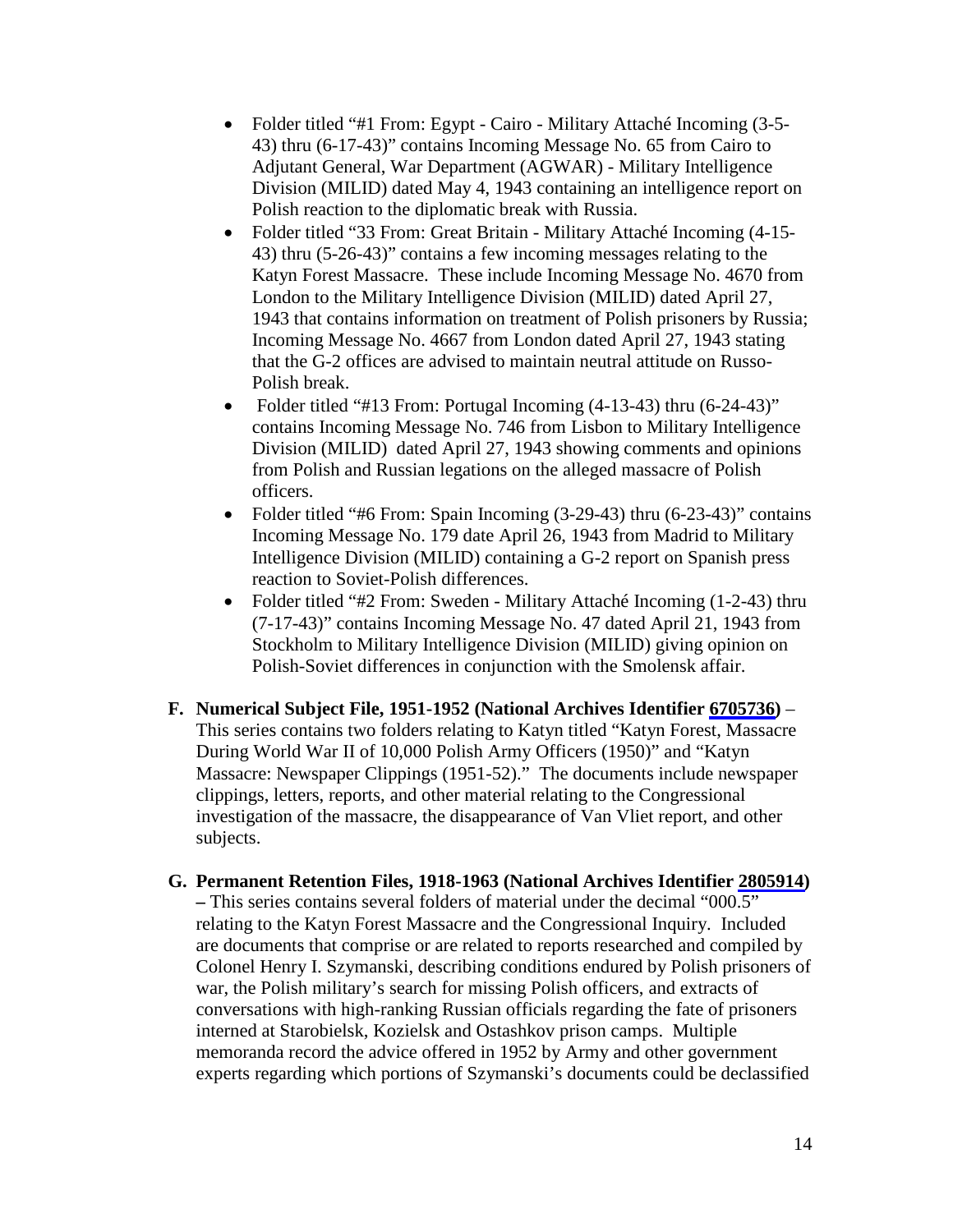and which information should remain secret, describing the damage which could result from public disclosure of the information.

- **H. Records Regarding Individuals, 1941-1956 (National Archives Identifier [6171653\)](https://catalog.archives.gov/id/6171653) –** This series includes a folder titled "201-Van Vliet, John" containing personnel information and information regarding disposition of reports filed by John H. Van Vliet.
- **I. Dispatches and Cables, 1941-1964 (National Archives Identifier [6132547\)](https://catalog.archives.gov/id/6132547) –** This series includes a folder titled "S-Letters Austria" with eyewitness reports regarding the Katyn Forest incident.
- **J. War Crimes Trials Correspondence, 1948-1951 (National Archives Identifier [6734336](https://catalog.archives.gov/id/6734336))** – This series contains a document titled "Outline of 'Katyn' Interest at Nuremberg I.M.T." located in the folder titled "War Crimes – Nuremberg."
- **K. Records Regarding Individuals, ca. 1945-1956 (National Archives Identifier [12069283\)](https://catalog.archives.gov/id/12069283) –** This series includes a folder titled "G-2 201 Clarke, Carter W." that contains a letter dated July 29, 1949 from Col. Anthony J. B. Biddle to Col. Carter W. Clarke about Katyn.

## **XV. Records of the Office of the Secretary of the Air Force (Record Group 340)**

**A. Case Files, 1950-1955 (National Archives Identifier [6217261](https://catalog.archives.gov/id/6217261))** – This series includes two folders relating to the Madden Committee Investigation of the Katyn Forest Massacre titled "Inv. 148 Katyn Massacre" and "Inv. 403 General Bissell."

## **XVI. Records of the Defense Intelligence Agency (Record Group 373)**

- **A. German Flown Aerial Photography, 1939-1945 (National Archives Identifier [306065\)](https://catalog.archives.gov/id/306065)** – This series consists of captured German aerial photography taken during World War II. Within these records are a few aerial photographs that show the Katyn site, dating from September, 1942 to April, 1944. They include:
	- GX 1562 SG Exposure 104 **(National Archives Identifier 6524074)** Taken on September 2, 1942.
	- GX 4344 SD Exposure 76 **(National Archives Identifier 6524084)** Taken on October 13, 1943.
	- GX 3707 SD Exposure 39 **(National Archives Identifier 6524075)** Taken on April 28, 1944.
	- GX 3707 SD Exposure 40 **(National Archives Identifier 6524077)** Taken on April 28, 1944.
	- GX 4257 SD Exposure 120 **(National Archives Identifier 6524078) –** Taken on October 23, 1943.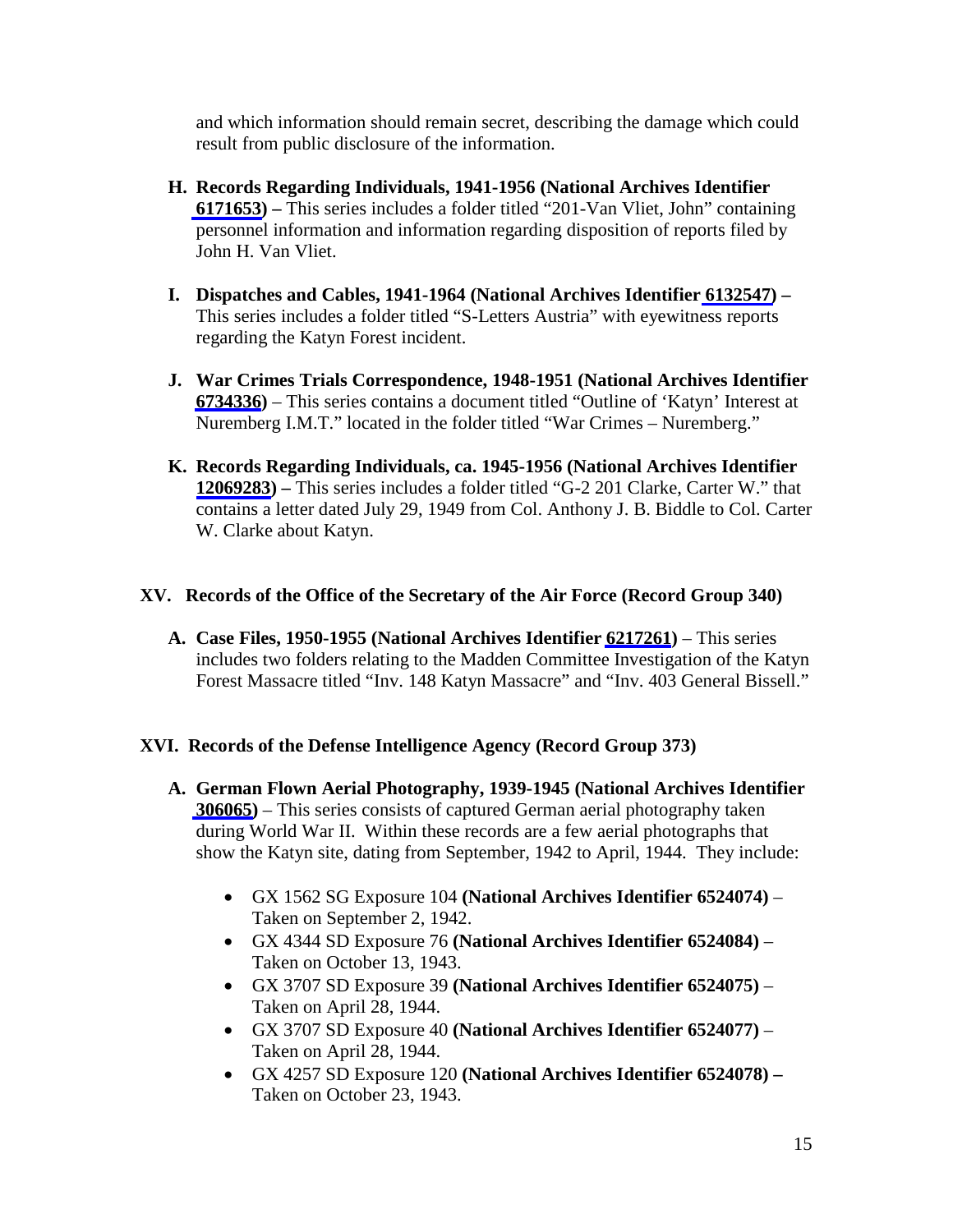- GX 4257 SD Exposure 121 **(National Archives Identifier 6524080) –** Taken on October 23, 1943.
- GX 4257 SD Exposure 122 **(National Archives Identifier 6524081) –** Taken on October 23, 1943.
- GX 4257 SD Exposure 123 **(National Archives Identifier 6524083) –** Taken on October 23, 1943.

#### **XVII. Records of the Office of the Provost Marshal General (Record Group 389)**

**A. Subject Files, {Corres., Camp Reports, Diaries, Rosters, & Other Records Relating To Americans Interned By Germany & Japan During World War II. General Subject File}, 1942-1946 (National Archives Identifier [731111\)](https://catalog.archives.gov/id/731111) –** Folder titled "EX & R Interrogation (G-2) Reports Nos. 618-653" contains a debriefing report No. 645 of Van Vliet, John H. Jr. dated May 18, 1945 and prepared by the MIS-X Section of the Captured Personnel and Material Branch (CPM) of the Army's Military Intelligence Service.

#### **XVIII. Records of the Adjutant General's Office (Record Group 407)**

- **A. Records of or Maintained by the Communications Branch; Army - AG Classified Decimal File, 1948-1954 (NM-3 Entry 360A and 360B) –** These records relate to the Army's efforts to provide documentation and information to the House Committee (File: 000.5 War Crimes). Included are references to specific Department of the Army records relating to the Katyn Massacre (Army-AG Classified Decimal File, 1951-1952: 000.4-000.73).
- **B. Administrative Services; Communications Branch; Army - AG Decimal File, 1949-50 (NM-3 Entry 363C)** – These records pertain to the Katyn Forest Massacre and the Army's efforts to provide the House Committee with information and documentation (File: 000.5 War Crimes). Included are references to specific Department of the Army records relating to the Katyn Massacre.
- **C. Strength Returns, 1941 - June 1954; Alphabetical Listing of Prisoners of War, World War II Includes US Army And Air Force Personnel, CFN 208 (NM- 3 Entry 389C) –** Volume seven titled "Lists U & V" located in this series lists the name "Van Vliet John H. Jr." and provides such information as the dates he was a prisoner of war (17 February 43 - 2 April 45).
- **D. Research Project Files, ca. 1956 (National Archives Identifier [7933786\)](https://catalog.archives.gov/id/7933786) –** There is a folder titled "Massacre of Polish Officers P52-16" that contains requests to furnish information on the Katyn Forest Massacre for the Congressional Committee investigation.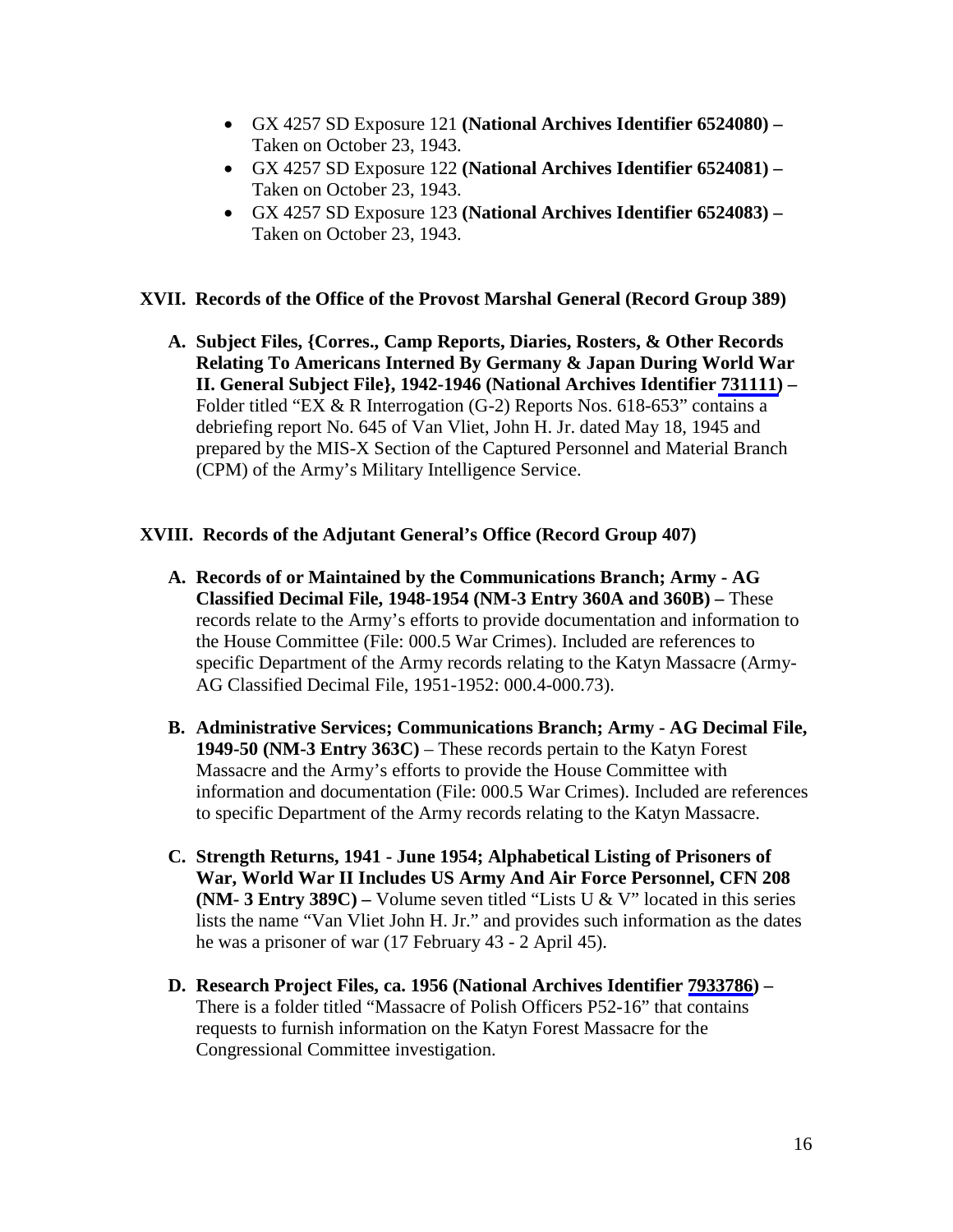### **XIX. Records of the U.S. High Commissioner for Germany (Record Group 466)**

- **A. Security-Segregated General Records, 1953-1955 (National Archives Identifier [1116871\)](https://catalog.archives.gov/id/1116871)** – This series contains a folder titled "321.6 Katyn Massacre 1953-1955." Included are primarily documents on the Kersten Committee, but there is one document suggesting a former Wehrmacht officer might be able to provide testimony after the conclusion of the Madden Committee testimony.
- **B. Files Relating Primarily to Berlin, ca. 1946-ca. 1954 (National Archives Identifier [1104206\)](https://catalog.archives.gov/id/1104206) –** This series contains a folder titled "Intelligence" that includes communication relating to the Congressional Katyn investigation.

## **XX. Records of Headquarters, European Theater of Operations, United States Army (World War II) (Record Group 498)**

**A. General Correspondence Files, 1942-1947 (National Archives Identifier [5687136](https://catalog.archives.gov/id/5687136))** – This series contains a folder titled "383.6 Prisoners of War (Allied)" that includes a letter forwarding a copy of a deposition on Katyn by Lieutenant Colonel John H. Van Vliet, Jr. taken at Paris, France on May 10, 1945.

### **Other Resources**

The National Archives hosts the CREST System. CREST is a CIA database of images of documents from CIA files that have been declassified under the provisions of the executive order on declassification. The database, searchable by name, title, date, and text content, includes many finished intelligence reports and other related documentation. There are numerous mentions of the Katyn Forest Massacre, most of which relate to the Congressional investigation.

CREST is available for use only at Archives II, Monday-Friday, 9AM-4PM. The CIA has made some remote access to documents in CREST possible by putting metadata about the released records on-line at [http://www.foia.cia.gov/search\\_archive.asp.](http://www.foia.cia.gov/search_archive.asp) Requests for copies should be sent to directly to the CIA.

# **Materials at the Franklin D. Roosevelt Presidential Library Relating to the Katyn Forest Massacre**

**A. Franklin D. Roosevelt, Papers as President, President's Secretary's File (PSF), 1933-1945 (National Archives Identifier [567623\)](https://catalog.archives.gov/id/567623)** – This collection contains references to the Katyn Massacre in files on Poland, Anthony J.D. Biddle, Winston Churchill and John Franklin Carter. This material includes a message from Biddle to the State Department, June 2, 1942, concerning his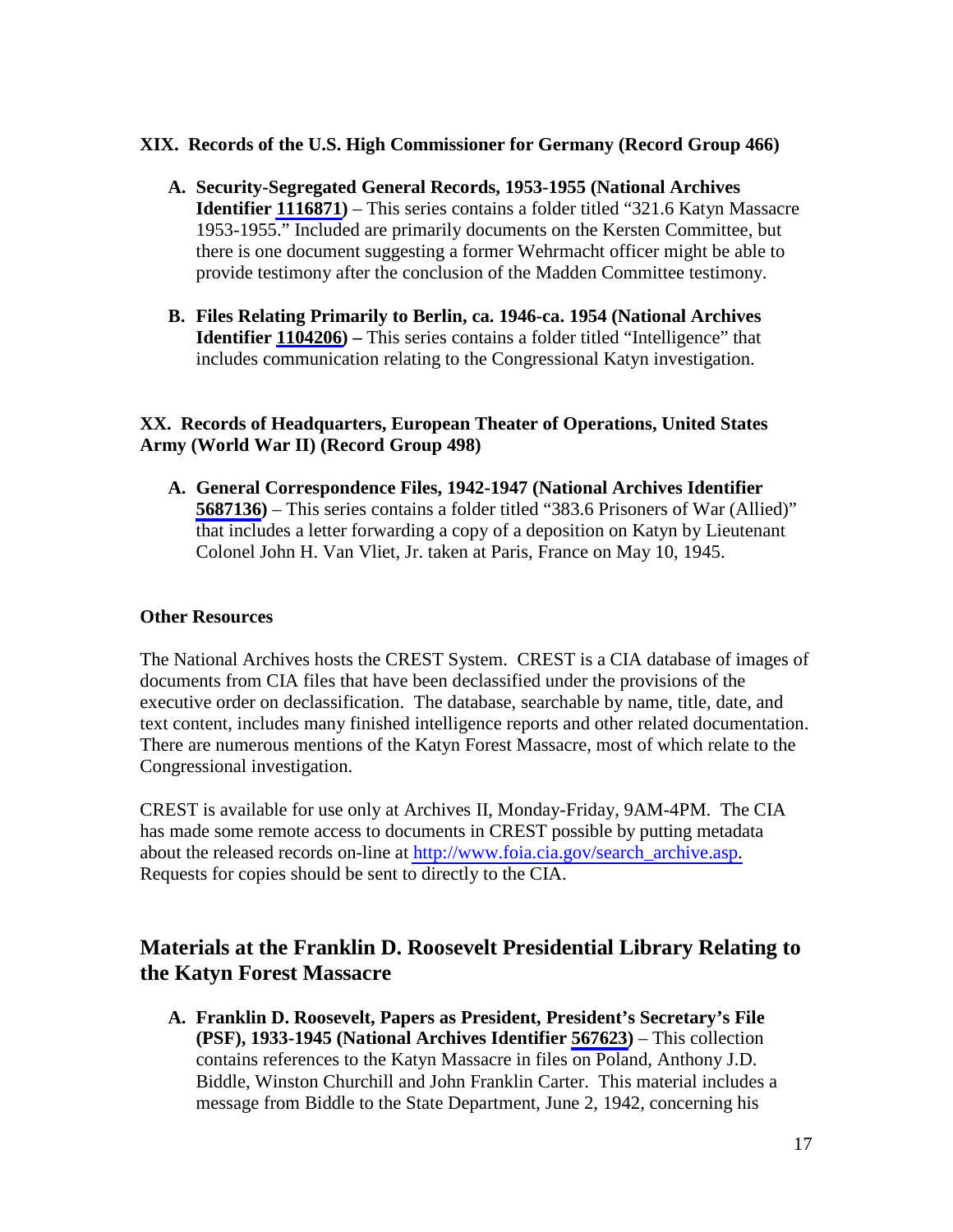conversation with General Sikorski regarding missing Polish officers. This message is printed in *Foreign Relations of the United States,* 1942, III, pages 150- 151. The President's Secretary's File on Poland includes General Sikorski's letter to Roosevelt, May 4, 1943, which mentions the deaths of Polish officers and Roosevelt's reply, June 6, 1943. These letters are printed in *Foreign Relations of the United States,* 1943, III, pages 410-412, 427. The President's Secretary's File on Winston Churchill includes the Prime Minister's memorandum to the President, August 13, 1943, and the attached message from Owen O'Malley to Anthony Eden, May 24, 1943, with annexes. These documents are printed in Kimball's *Churchill and Roosevelt: The Complete Correspondence*, II, pages 389-402. The President's Secretary's File on John Franklin Carter includes reports on Ernst A. "Putzi" Hanfstaengl's comments on the Katyn Incident, April 28 and May 18, 1943.

- **B. Franklin D. Roosevelt, Papers as President, Map Room File, 1941-1945 (National Archives Identifier [578215\)](https://catalog.archives.gov/id/578215)** – This collection includes Churchill's two messages to Roosevelt, April 25, 1943, concerning the Katyn Massacre, Roosevelt's message to Stalin, April 26, 1943, and Cordell Hull's letter to Roosevelt, April 25, 1943, enclosing the text of Stalin's message to Roosevelt, April 21, 1943. These documents are printed in *Foreign Relations of the United States,* 1943, III, pages 390-396. All of the exchanges of messages by Churchill and Roosevelt concerning Poland, Polish-Russian relations, and the Katyn Massacre together with Professor Kimball's commentary are printed in *Churchill and Roosevelt: The Complete Correspondence.* The Map Room Files also include two messages from Ambassador to Britain John Winant that allude to the Katyn Massacre, the resulting break in Polish-Russian relations, and Churchill's message to Stalin. The Map Room File on Office of Strategic Services Reports includes reports referring to the Massacre entitled "Propaganda Use of the Polish Assassination Story," April 19, 1943, and "The Polish-Russian Break: Opinion of Polish Progressives," May 3, 1943.
- **C. Papers of Harry L. Hopkins, 1928-1946 (National Archives Identifier [579023](https://catalog.archives.gov/id/579023))** – This collection contains a file on George Earle that includes a four page booklet on the Katyn Massacre received from Commander Earle while he was the U.S. Naval Attaché at Ankara.
- **D. Papers of Anna Roosevelt Halsted, 1886-1976** This collection includes correspondence between Commander Earle, the President's daughter (then Mrs. Boettiger) and a copy of a letter from the President to Earle, March 24, 1945. Earle speaks of Russian activities in countries they occupied.
- **E. Sumner Welles Papers, 1918-1950 (National Archives Identifier [580093](https://catalog.archives.gov/id/580093))** This collection includes files on Poland and the USSR which contain memoranda of conversations with Jan Ciechanowski and Maxim Litvinov containing references to the discovery of the murdered Polish officers near Smolensk. These files also include numerous references to differences between the Polish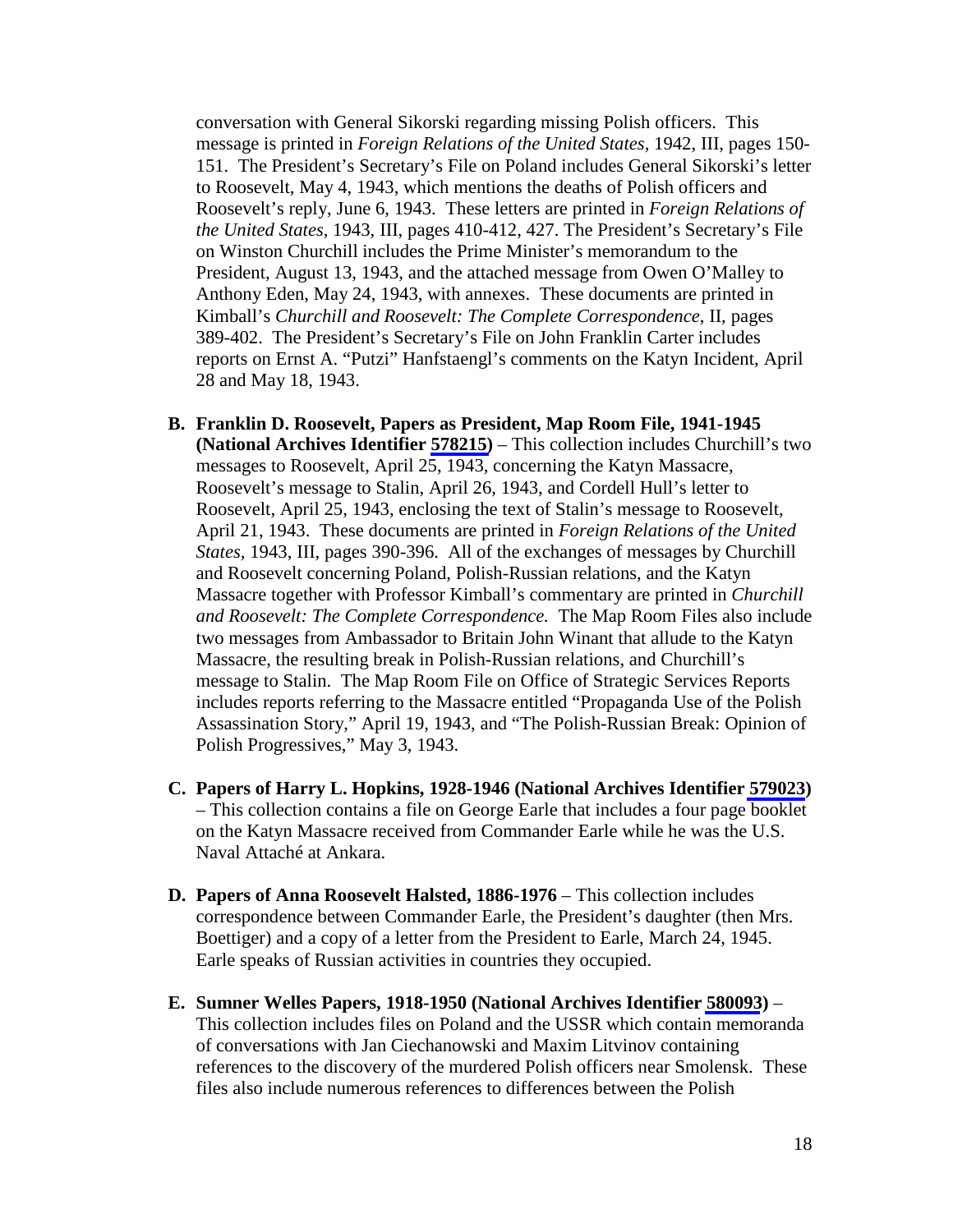Government-in-Exile in London and the Soviets.

- **F. Papers of Henry A. Wallace, 1941-1945** This includes a letter from Mrs. Ann M. Dziadulska to Wallace, March 25, 1943, with an attached list of Polish officers, including her husband, interned by the Russians who disappeared. On May 20, Wallace sent a memorandum to Laurence Duggan, an Adviser on Political Relations in the State Department, asking: "Is it possible and advisable to do some discreet work on the problem which this woman presents?" The response, June 9, included the following: "Mr. Duggan feels that no reply should be made to it." The original Wallace files are presently housed in offsite storage during the renovation, but this correspondence is also located on reel thirteen of the Microfilm of the Papers of Henry A. Wallace in the Franklin D. Roosevelt Library beginning at frame 1149 which we have retained here.
- **G. Vertical File: World War, 1939-1945: Poland** This file contains a forty-eight page photostatic copy of an album of photographs relating to the Katyn Forest Massacre that includes photographs of the site where the bodies were discovered, corpses, members of the Polish Red Cross examining evidence, etc.; an article by Arthur Bliss Lane, "The Truth about the Katyn Forest Massacre," *American Legion Magazine*, February 1952; and clippings from the *New York TIMES,*  "Moscow Paper Blames Soviets in Katyn Deaths," March 23, 1980; "Polish Dissidents Quietly Mourn Wartime Massacre Laid to Soviet," May 4, 1980; and "Russian Files Show Stalin Ordered Massacre of 20,000 Poles in 1940," October 15, 1992.

# **Materials at the Harry S. Truman Library Relating to the Katyn Forest Massacre**

## **I. General Files (Truman Administration)**

**A. General Files (National Archives Identifier [583389\)](https://catalog.archives.gov/id/583389)** – This series includes four pages of letters from citizens written to Harry S. Truman. These letters were referred to other departments for handling.

#### **II. Official Files (Truman Administration)**

**A. Official Files (National Archives Identifier 201124)** – This series includes about 32 pages of material related to the Congressional investigation into the Katyn Forest Massacre located in the folders titled **"**Poland, OF 463" **(National Archives Identifier 727056)** and "Army, Miscellaneous Correspondence Re the Department of the, OF 1285b Misc" **(National Archives Identifier 728206)**. Most of this material is a copy of the report issued by the Congressional Committee.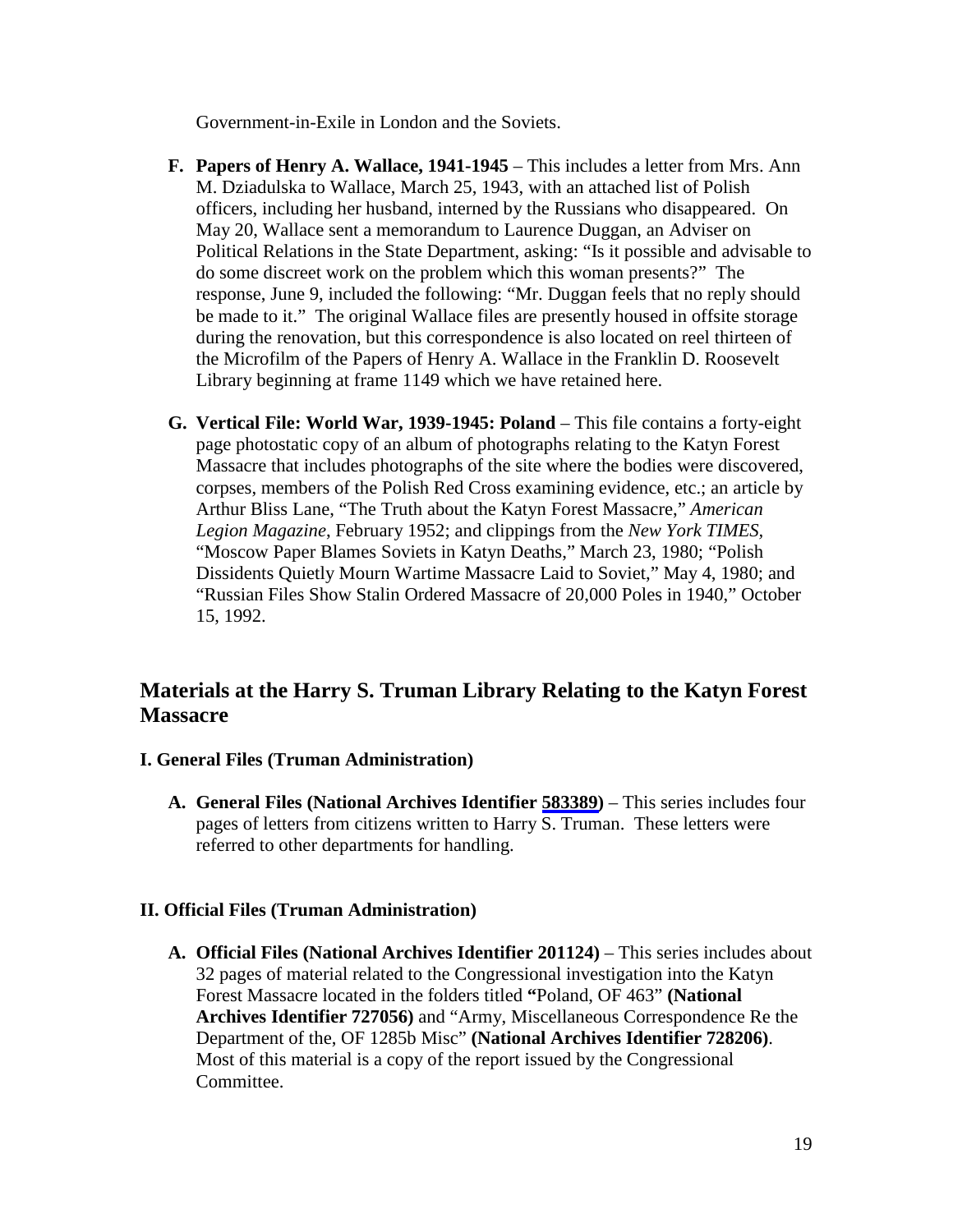## **III**. **Confidential Files (Truman Administration)**

**A. Confidential Subject Files (National Archives Identifier [598863\)](https://catalog.archives.gov/id/598863)** – This series contains a one page memorandum summarizing a memo sent by Secretary of the Army Frank Pace of January 17, 1952. The original of this memo was removed by a member of Truman's staff and was not refiled before the papers were removed from the White House **(National Archives Identifier [1065931](https://catalog.archives.gov/id/1065931))**.

### **IV**. **Charles S. Murphy White House Files (Truman Administration)**

**A. Charles S. Murphy's Correspondence and General Files (National Archives Identifier [657190\)](https://catalog.archives.gov/id/657190) –** This series contains one nine-page document regarding the Congressional investigation into the massacre. There are two items of correspondence from Julius Epstein to Charles Murphy asking for presidential action, and various internal notes among Executive Branch staff regarding the response to the letters **(National Archives Identifier [1716037\)](https://catalog.archives.gov/id/1716037)**.

### **V. Records of the Psychological Strategy Board (Truman Administration)**

**A. General Files from Class 000 of the Decimal Files (National Archives Identifier [599592](https://catalog.archives.gov/id/599592))** – This series contains one document relating to assistance given by the Psychological Strategy Board to the counsel of the Congressional Committee **(National Archives Identifier [1089049](https://catalog.archives.gov/id/1089049))**.

#### **VI**. **President's Secretary's Files (Truman Administration)**

- **A. Speech Files (National Archives Identifier [201505\)](https://catalog.archives.gov/id/201505)**  This series contains two documents that mention the Katyn Forest Massacre very briefly. They are campaign speeches made by President Truman, in which he mentions a Congressman on the Congressional Committee.
	- He delivered the first speech on October 27 **(National Archives Identifier [735001](https://catalog.archives.gov/id/735001))**

[\(http://www.trumanlibrary.org/publicpapers/index.php?pid=2255&st=&st](http://www.trumanlibrary.org/publicpapers/index.php?pid=2255&st=&st1)  $1=$ 

• He delivered the second speech on October 30 **(National Archives Identifier 735015)**

[\(http://www.trumanlibrary.org/publicpapers/index.php?pid=2250&st=&st](http://www.trumanlibrary.org/publicpapers/index.php?pid=2250&st=&st1)  $1=$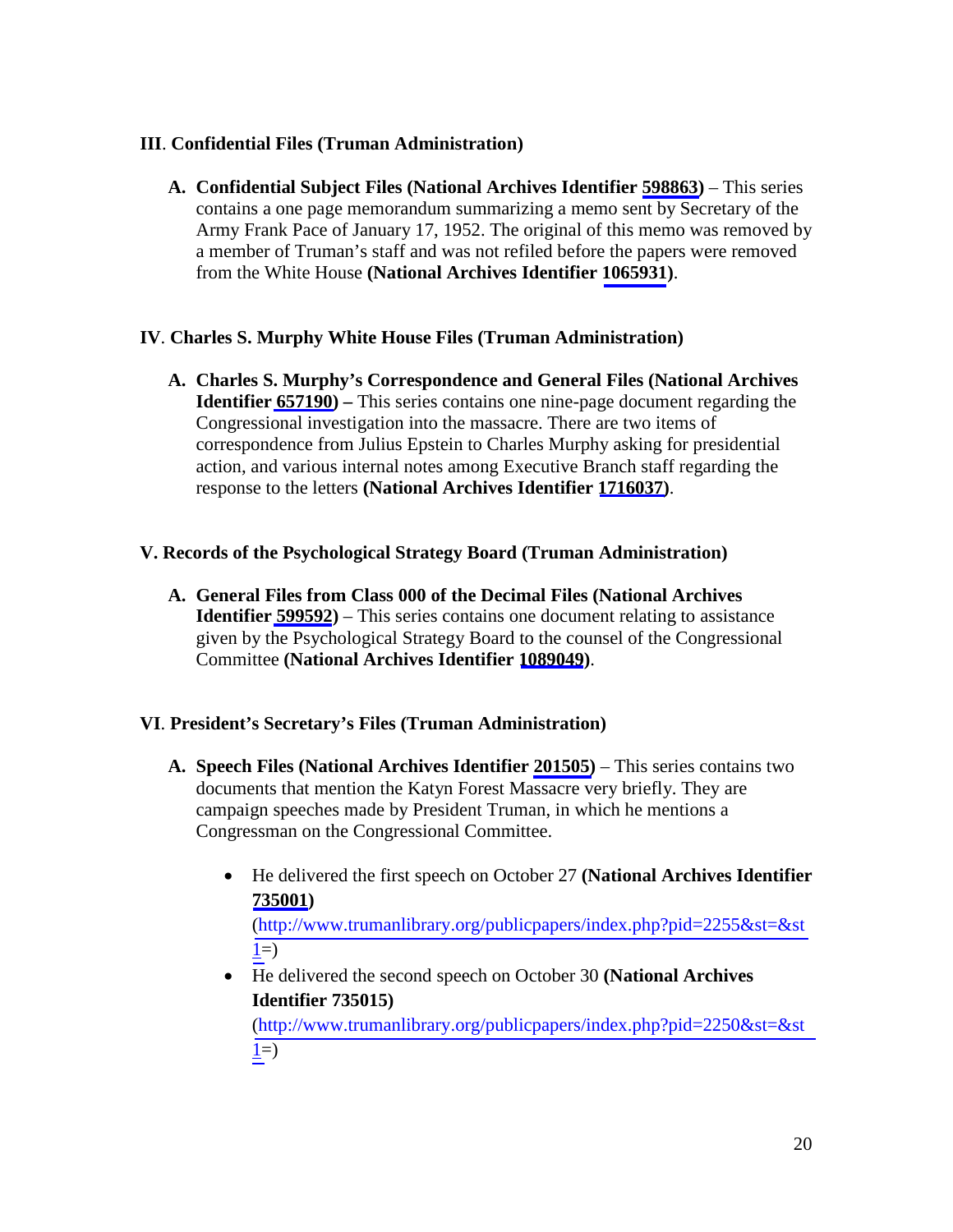**B. Press Conference Files (National Archives Identifier [602184\)](https://catalog.archives.gov/id/602184) –** This series contains one document that mentions the Katyn Forest Massacre. It is a transcript of a press conference that took place on June 12, 1952, and it was brought up in response to a reporter's question **(National Archives Identifier [875838](https://catalog.archives.gov/id/875838))**   $(\text{http://www.trumanlibrary.org/public papers/index.php?pid=2405&st=&st1=)$ 

## **VII. Dean Acheson Papers**

**A. Secretary of State Files (National Archives Identifier [201181](https://catalog.archives.gov/id/201181))** – This series contains one document that mentions the Katyn Forest massacre, among other issues. The document is a Memorandum of Conversation between Dean Acheson and the Ambassador of the Soviet Union **(National Archives Identifier [1721941](https://catalog.archives.gov/id/1721941))**.

### **VIII. Oral History Collection**

**A. Oral History Interviews (National Archives Identifier [200668\)](https://catalog.archives.gov/id/200668) –** The oral history of James W. Riddleberger mentions the Katyn Forest Massacre **(National Archives Identifier 200905)** <http://www.trumanlibrary.org/oralhist/riddle.htm>

#### **IX. Audio-Visual Materials**

**A. Photographs Relating to the Administration, Family, and Personal Life of Harry S. Truman (National Archives Identifier [198606](https://catalog.archives.gov/id/198606))** – There are two photographs of President Harry S. Truman meeting with members of the Katyn Forest Massacre Congressional Committee on January 22, 1952. Both of these photos are copyright restricted.

# **Materials at the Dwight D. Eisenhower Library Relating to the Katyn Forest Massacre**

- **I. Eisenhower, Dwight D.: Papers as President of the United States***,* **1953 1961**
	- **A. Campaign Files***,***1953 1961 (National Archives Identifier [594897](https://catalog.archives.gov/id/594897))** This series includes a folder titled "Livingston - Long" that contains a photostat of a September 1, 1952 Western Union telegram from Dwight D. Eisenhower to Henry Cabot Lodge regarding Poland, Katyn Massacre, and Columbia University.

#### **II**. **Eisenhower, Dwight D.: White House Central Files, 1953- 1961**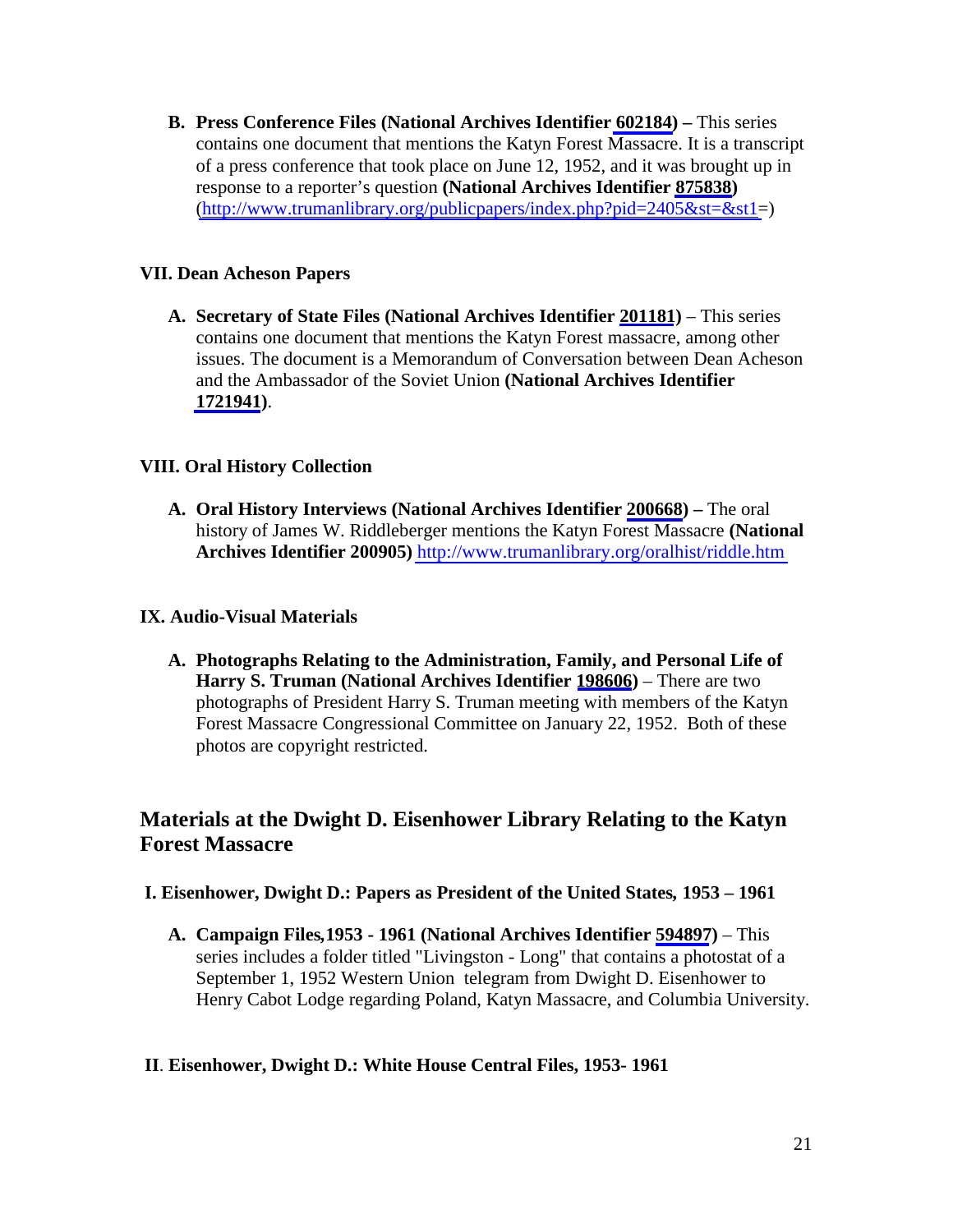- **A. General File (National Archives Identifier [593916](https://catalog.archives.gov/id/593916))**  This series includes a folder titled "122-W Big 4 Conference - 4 Power Conference - Summit Conference, Geneva, Switzerland, July 1955. Also 1958 meeting (2)" that contains a photostat of a March 30, 1958 letter from "S. Kleczkowski," a former counselor of the Polish Embassy in London from 1940 to 1945, to Sherman Adams, Assistant to President Eisenhower. The letter regards a statement made by August Zaleski, President of the Polish Republic-in-Exile, that references the summit talks and includes a portion of a resolution of the Council of the Polish Republic regarding the Katyn Massacre.
- **B. Official Files (National Archives Identifier [186625\)](https://catalog.archives.gov/id/186625) –** This series includes a folder titled "OF 154-K War Atrocities" that contains correspondence dating from January to August of 1953 regarding the Polish American Citizens Club of Pawtucket, Rhode Island and its desire for favorable action on the recommendation of the House Select Committee on the Katyn Forest Massacre.

## **III. Lilly, Edward P.: Papers, 1928 – 1978**

- **A. Series II: OWI [Office of War Information] (National Archives Identifier [628293](https://catalog.archives.gov/id/628293))** – This series has three folders containing information relating to the Katyn Massacre:
	- "Katyn Massacre" contains April, 1943 reports and summaries on the OWI handling of report on mass grave of Polish officers as German propaganda:
		- [Undated] Natl Archives OWI File OB Communications Control Tray 95, London – In. Hotteltt to Warburg L1519
		- JIC Weekly Summary No. 16, 28 April 1943, p. 3 Russian-Polish Rupture
		- JIC Weekly Summary No. 17, 5 May 1943, p.4
		- Natl Archives OWI File OB Communications Control Tray 95, London – In. Warburg, 16 April 43. LI609
		- Natl Archives OWI File OB Communications Control Tray 95, London – In. Carroll for Warburg, 16 April '43. L1610
		- April 19, 1943 Memorandum from Schneider to Barnes, Johnson, Warburg and Allen re: *Report on alleged killing of 10,000 Polish officers by Russians in Smolensk area. OWI Radio treatment*.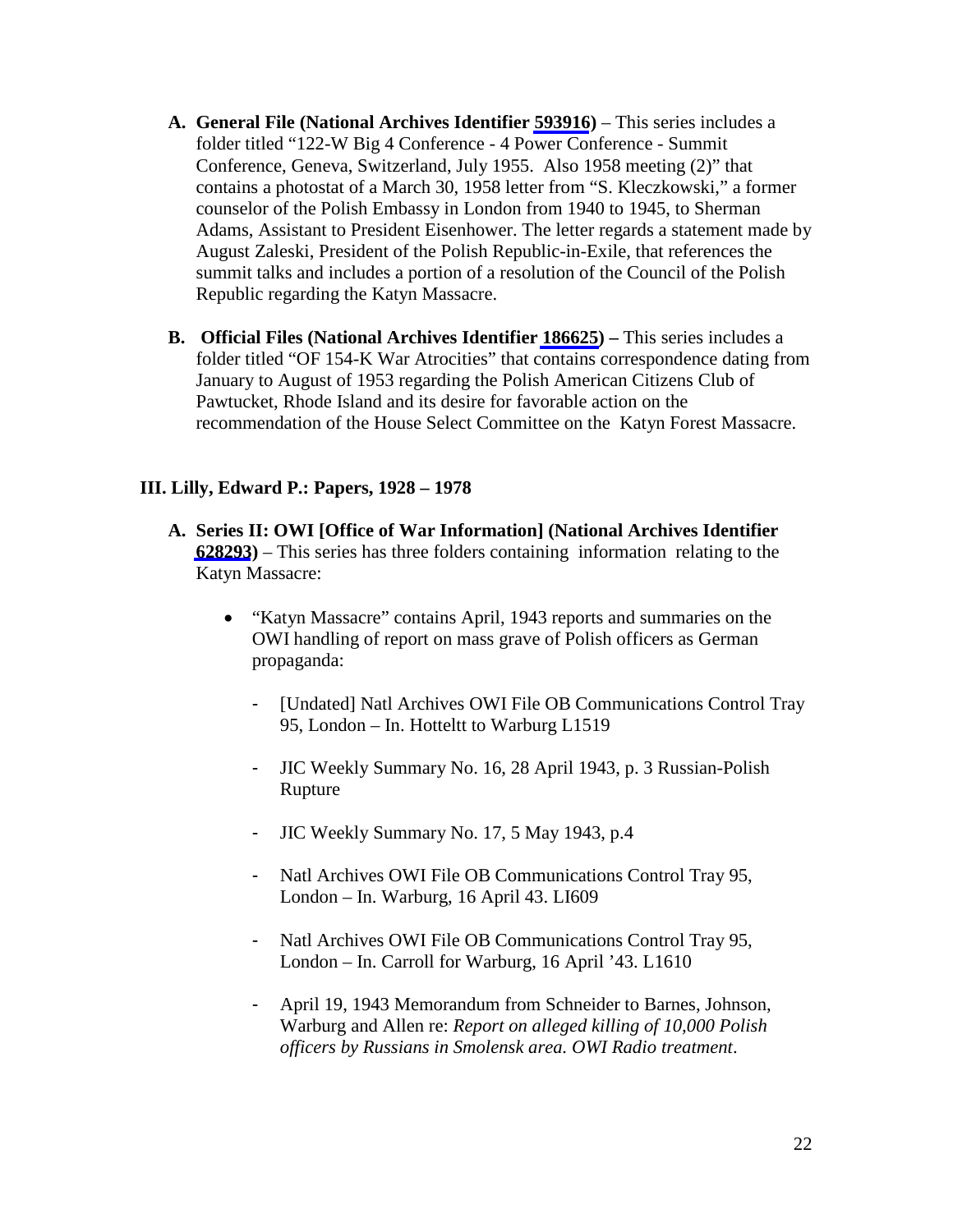- "Messages 1943 Katyn Massacre" contains information about the OWI handling of the Katyn Massacre issue and the impact of reports of atrocities on the Polish-Russian and Anglo-US-Russian alliance:
	- [Undated] Natl Archives OWI File OB Communications Control Tray 95, London – In. Hotteltt to Warburg L1519 Natl Archives OWI File OB Communications Control Tray 95, London – In. Carroll to Warburg, 29 April '43. L2901.
	- Natl Archives OWI File OB Communications Control Tray 95, London – In.
	- l2803 PWE Central Directive 28 Apr. '43 Part I (one): Warfare Offensive – Political; Section I. Relations Russia – Poland
	- Natl Archives OWI File OB Communications Control Tray 109, London – Out L1906, Waarburg to Carroll, 19 Apr. 43 Your LI610
	- Natl Archives OWI File OB Communications Control Tray 95, London – In. Carroll for Warburg, 28 Apr. '43. L2812
	- Natl Archives OWI File OB Communications Control Tray 95, London – In. Carroll to Warburg, 28 Apr. '43. L2813
- "Operations: Radio (4)" contains an April 19, 1943 memorandum from Schneider to Barnes, Johnson, Warburg and Allen regarding *Report on alleged killing of 10,000 Polish officers by Russians in Smolensk area. OWI Radio treatment*.

## **IV. Republican National Committee: News Clippings and Publications, 1932-65**

- **A. Library Files (National Archives Identifier [6850650](https://catalog.archives.gov/id/6850650))**  This series includes a folder titled "Katyn Forest" that contains an undated United States Information Service booklet titled *The Katyń Forest Murders*.
- **B. Research Division Files (National Archives Identifier 6850650)**  This series includes a folder titled "Katyn Massacre" that contains newspaper clippings, magazine articles, *Congressional Record* excerpts and fact sheets from 1950 to 1955, a paper titled *Responsibility for the Katyn Massacre* from the Research Department, Public Relations Office, Republican Congressional Committee and a September 18, 1950 Department of Defense, Office of Public Information memorandum for the press.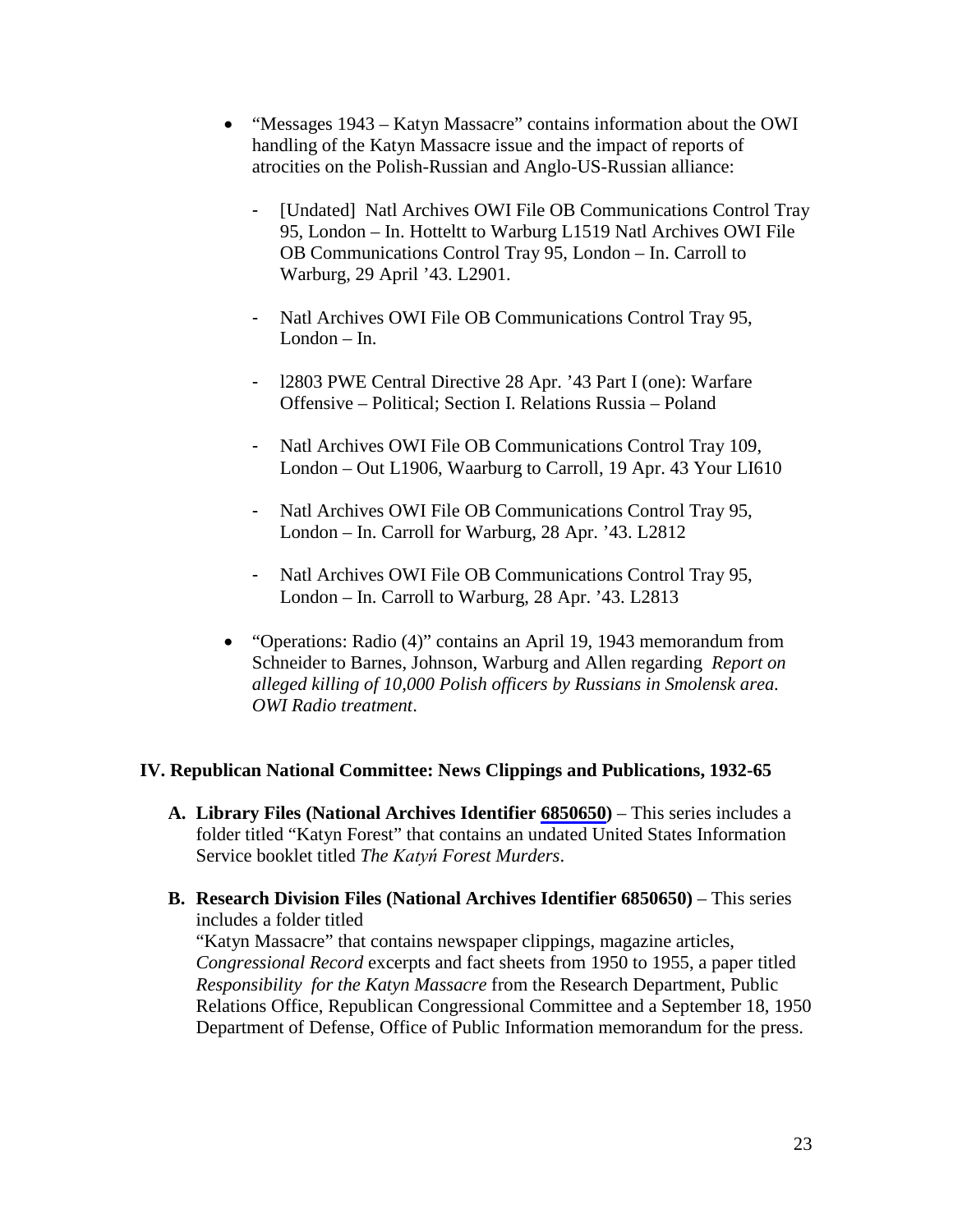# **Materials at the John F. Kennedy Library Relating to the Katyn Forest Massacre**

### **I. John F. Kennedy Pre-presidential Papers, 1946-1960**

**A. House Files; Boston Office Speech Files, 1946-1952 (National Archives Identifier [193107](https://catalog.archives.gov/id/193107))** – This series contains one file entitled "Katyn Forest Massacre Report, 2 July 1952," [http://www.jfklibrary.org/Asset-](http://www.jfklibrary.org/Asset-Viewer/Archives/JFKREP.aspx?f=1)[Viewer/Archives/JFKREP.aspx?f=1.](http://www.jfklibrary.org/Asset-Viewer/Archives/JFKREP.aspx?f=1) 

# **Materials at the Lyndon Johnson Library Relating to the Katyn Forest Massacre**

### **I. Personal Papers of Bromley K. Smith**

**A. Memoranda, 1948-1951 –** This series contains a two-page document titled, "Tentative List of Projects." This document is attached to a Memorandum for the Record regarding propaganda analysis. The attachment includes four different sections listing categories of tentative projects. Section II, on "Instrumental Studies," includes a list of atrocities and embarrassments relating to Soviet tactics in offsetting propaganda defeats (point number 6). The list includes the Katyn Massacre.

## **II. Lyndon B. Johnson Pre-Presidential Papers**

**A. Lyndon Baines Johnson Archives, Subject File** – This series include a folder titled "World War II, Katyn Forest Massacre, 1952" that contains a copy of the "Final Report of the Select Committee to Conduct an Investigation and Study of the Facts, Evidence, and Circumstances of the Katyn Forest Massacre," House Report No. 2505. The report is accompanied by a letter of transmittal from John Mitchell, Chief Counsel to the Select Committee, to Lyndon Johnson, December 31, 1952.

#### **III. Post-Presidential Papers**

**A. Intelligence Reports, 1969-1973 –** This series contains a file titled "May 1969," containing a cable (Saigon 8757, Set 3 of 7) dated May 6, 1969, in which mass graves were found in Vietnam. The cable states, "I am sorry that the story, which is reminiscent of the Katyn Massacre, came out at the time when there were bigger news events, and thus did not get the international attention it deserved."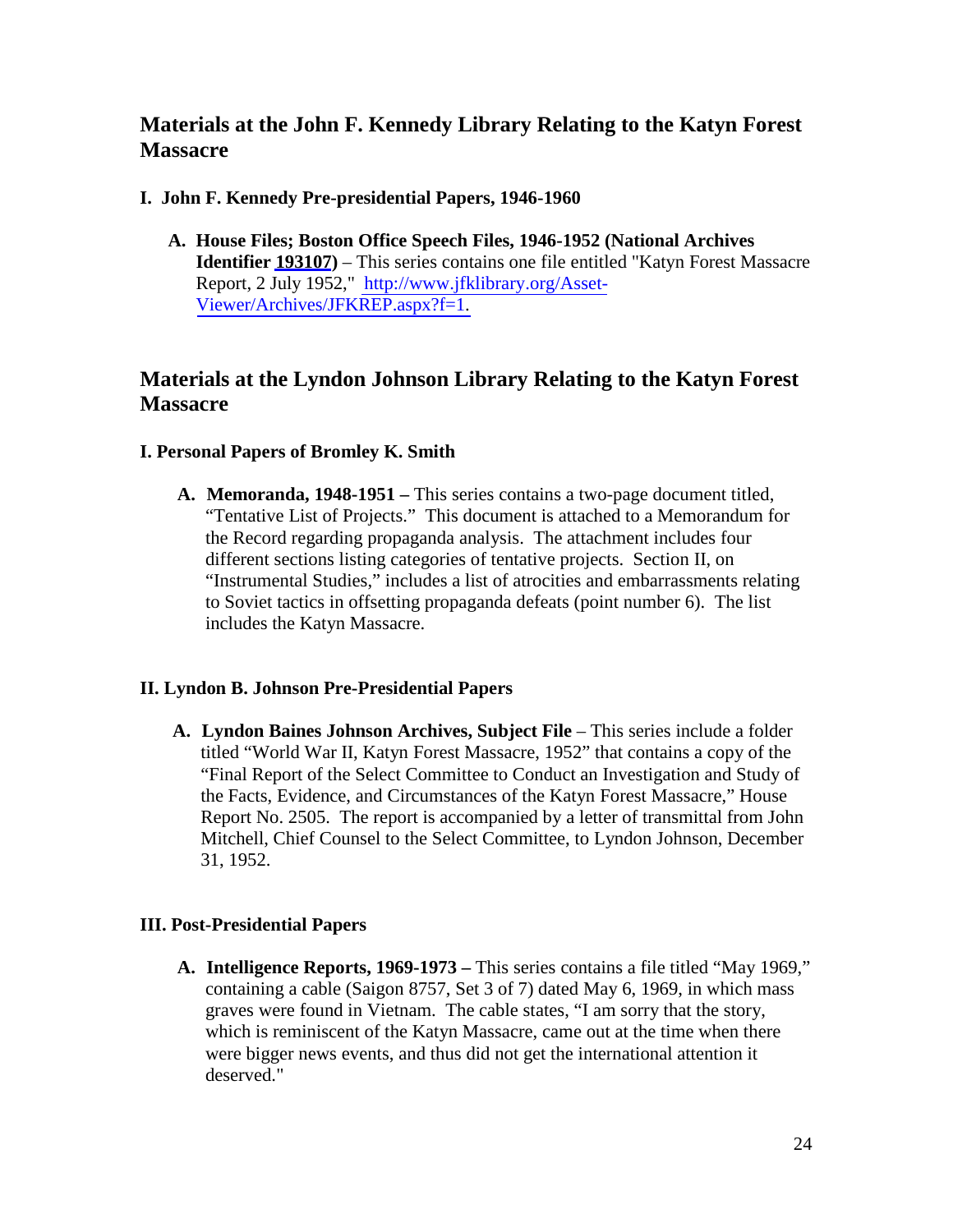# **Materials at the Richard Nixon Library Relating to the Katyn Forest Massacre**

### **I. White House Central Files (Nixon Administration), 1969-1974**

**A. White House Subject Files, 1969-1974 (National Archives Identifier [587690](https://catalog.archives.gov/id/587690)) –** Within the Subject File CO for Poland, there is a Department of State published background notes from July 1970 that mentions the Katyn Forest Massacre in the history section. There is also a letter regarding a book sent to the President written about the subject by Louis Fitzgibbon in 1974.

## **II. Sound Recordings of Meetings and Telephone Conversations (Nixon White House Tapes), 1971-1973**

**A. Sound Recordings of Meetings and Telephone Conversations, 1971-1973 (National Archives Identifier [597543\)](https://catalog.archives.gov/id/597543) –** There is a mention of the Katyn Forest Massacre in oval office tape 811-3 (11/1/1972) during a conversation between President Nixon, Henry Kissinger and Cardinal John Krol. Cardinal Krol mentioned the subject when describing a speech he gave at Auschwitz during his recent visit to Poland. Available online at [http://www.nixonlibrary.gov/forresearchers/find/tapes/finding\\_aids/november197](http://www.nixonlibrary.gov/forresearchers/find/tapes/finding_aids/november1972.php)  $2.$ [php.](http://www.nixonlibrary.gov/forresearchers/find/tapes/finding_aids/november1972.php)

# **Materials at the Gerald Ford Library Relating to the Katyn Forest Massacre**

- **I. Gerald R. Ford Congressional Papers, 1948-1973** 
	- **A. Speeches, 1948-1973 (National Archives Identifier [642080\)](https://catalog.archives.gov/id/642080)** This series contains the text of a speech (3 pages) given in the House by Congressman Ford on February 11, 1952, to mark the anniversary of the Yalta Pact. The speech includes references to the Katyn massacre and mentions committee investigations into the atrocities.
	- **B. Newsletters, 1950-1973 (National Archives Identifier [642074](https://catalog.archives.gov/id/642074))** Several issues of Congressman Ford's newsletter "Your Washington Review" contain information concerning the Katyn Forest Massacre and the Madden Committee hearings (e.g. February 21, May 18, and June 12, 1952; February 12, 1953). The newsletters are available online at

[http://www.fordlibrarymuseum.gov/library/guides/findingaid/Ford,\\_Gerald\\_-](http://www.fordlibrarymuseum.gov/library/guides/findingaid/Ford,_Gerald_-_Congressional_-_Press.asp#Newsletters) [\\_Congressional\\_-\\_Press.asp#Newsletters.](http://www.fordlibrarymuseum.gov/library/guides/findingaid/Ford,_Gerald_-_Congressional_-_Press.asp#Newsletters)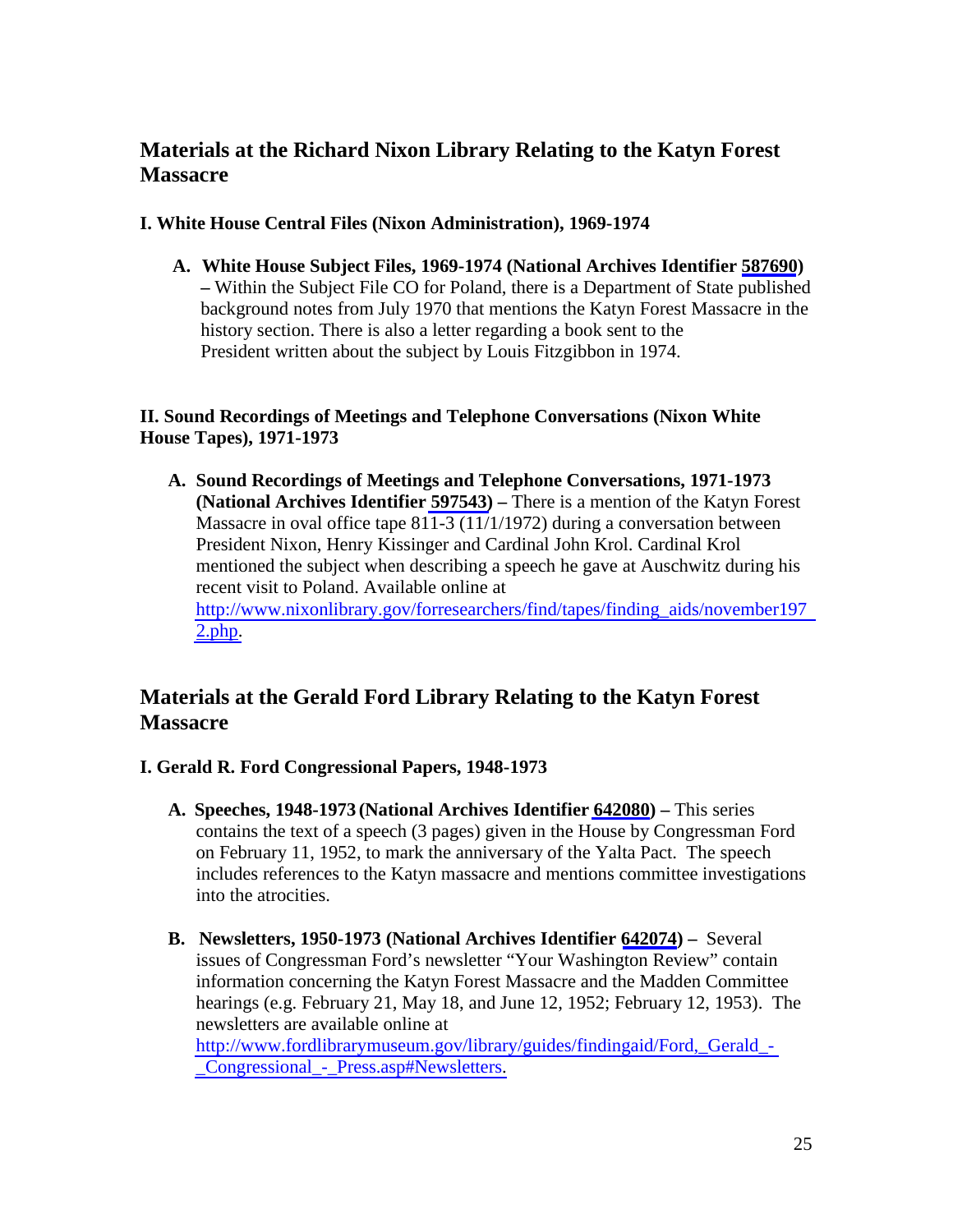# **Materials at the Jimmy Carter Library Relating to the Katyn Forest Massacre**

**I. Records of the Office of the National Security Advisor (Carter Administration), 1977-1981**

- **A. Zbigniew Brzezinski Material: Staff Evening Reports Files, 1977-1981 (National Archives Identifier [560156\)](https://catalog.archives.gov/id/560156)** – This series includes a folder titled "9/13-19/80" (part of file unit "9/7/78-11/6/80" on ARC) that includes a document of a September 19, 1980 Evening Report from the U.S.S.R./Eastern Europe Geographical Cluster of the National Security Council to Zbigniew Brzezinski communicating brief updates on various foreign affairs topics, including reference to the Katyn Massacre Anniversary.
- **B. Staff Material: Horn of Africa and Special Issues Files, 1977-1981 (National Archives Identifier [560189\)](https://catalog.archives.gov/id/560189)** – This series includes a folder titled "Evening Reports File, 6-8/78" (part of file unit "Evening Reports: 2/77-12/80" in OPA) that contains a document of a June 21, 1978 Evening Report from Paul B. Henze to Zbigniew Brzezinski conveying updates on a variety of foreign affairs subjects, including reference to Voice of America (VOA) with regards to the Katyn Massacre.

# **Materials at the Ronald Reagan Library Relating to the Katyn Forest Massacre**

- **I. White House Office of Records Management (WHORM) Subject Files, 1981-1989**
	- **A. Subject Files on the Union of Soviet Socialist Republics (USSR) (National Archives Identifier [6235777](https://catalog.archives.gov/id/6235777))** – This series contains one casefile (casefile 312821) consisting of three documents that mention the Katyn Forest Massacre. Within the casefile there is a letter from William F. Gavin to Pat Buchanan, a newspaper clipping regarding a Memorial to victims of the Katyn massacre, and a newspaper clipping regarding a suppressed Soviet novel.

## **II. Reagan, Ronald: Pre-Presidential, 1918-1980: Papers**

**A. Radio Broadcasts, Speeches and Writings, 1951-1979 (National Archives Identifier [6741234](https://catalog.archives.gov/id/6741234))** – This series contains a folder titled Katyn Forest - 11/02/1976 relating to the Katyn Forest Massacre. The documents include a handwritten script, an edited typescript and a final typescript of a radio broadcast given by Ronald Reagan on his syndicated radio commentary show "Viewpoint" regarding the Katyn Forest Massacre which was aired on November 2, 1976.